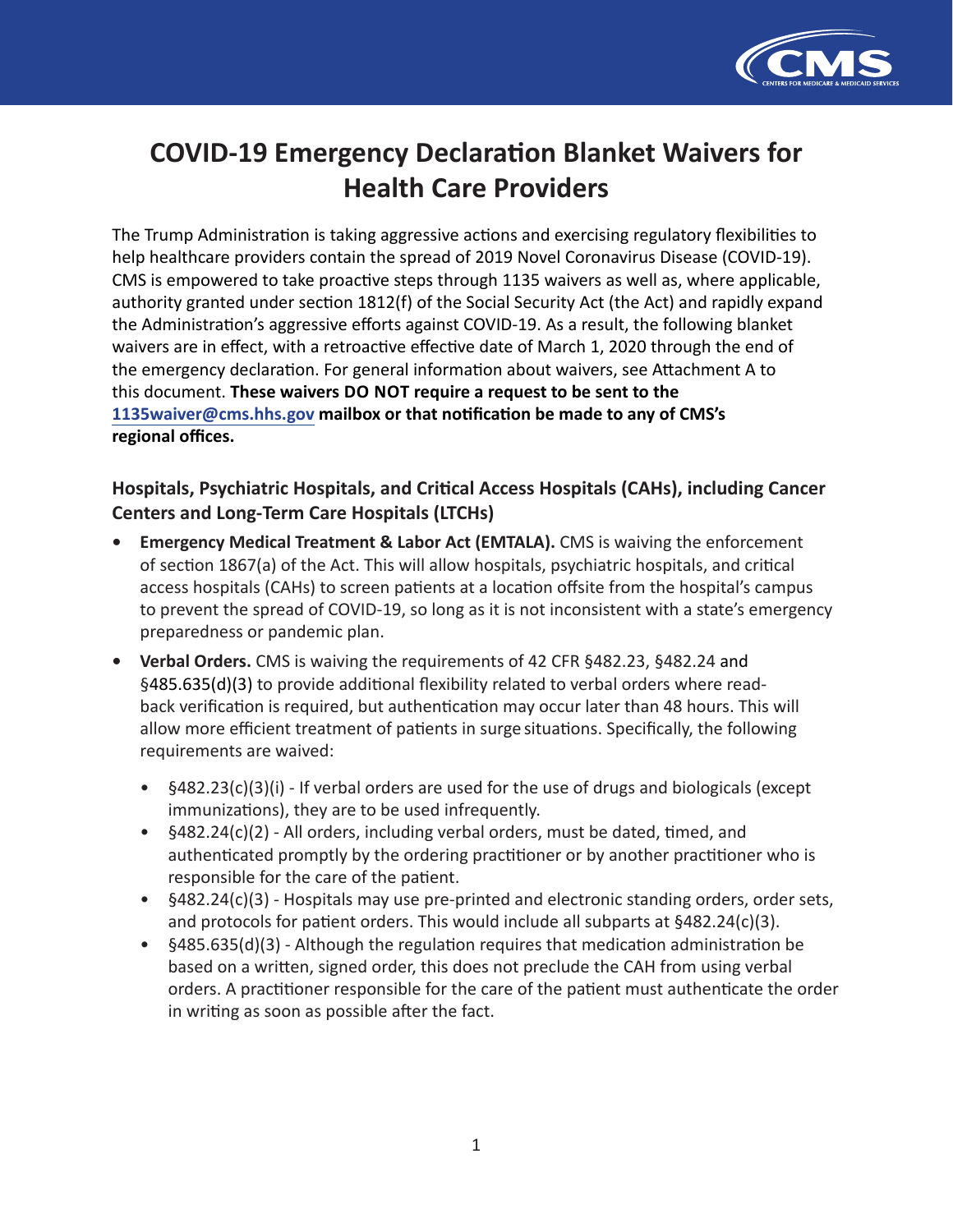

- **Reporting Requirements**. CMS is waiving the requirements at 42 CFR §482.13(g) (1)(i)-(ii), which require that hospitals report patients in an intensive care unit whose death is caused by their disease, but who required soft wrist restraints to prevent pulling tubes/IVs, no later than the close of business on the next business day. Due to current hospital surge, CMS is waiving this requirement to ensure that hospitals are focusing on increased patient care demands and increased patient census, provided any death where the restraint may have contributed is still reported within standard time limits (i.e., close of business on the next business day following knowledge of the patient's death).
- **Patient Rights.** CMS is waiving requirements under 42 CFR §482.13 **only for hospitals that are considered to be impacted by a widespread outbreak of COVID-19**. Hospitals that are located in a state which has widespread confirmed cases (i.e., 51 or more confirmed cases\*) as updated on the CDC website, CDC States Reporting Cases of COVID-19, at **<https://www.cdc.gov/coronavirus/2019-ncov/cases-updates/cases-in-us.html>**, would not be required to meet the following requirements:
	- §482.13(d)(2) With respect to timeframes in providing a copy of a medical record.
	- §482.13(h) Related to patient visitation, including the requirement to have written policies and procedures on visitation of patients who are in COVID-19 isolation and quarantine processes.
	- §482.13(e)(1)(ii) Regarding seclusion.

\*The waiver flexibility is based on the number of confirmed cases as reported by CDC and will be assessed accordingly when COVID-19 confirmed cases decrease.

- **Sterile Compounding.** CMS is waiving requirements (also outlined in USP797) at 42 CFR §482.25(b)(1) and §485.635(a)(3) in order to allow used face masks to be removed and retained in the compounding area to be re-donned and reused during the same work shift in the compounding area only. This will conserve scarce face mask supplies. CMS will not review the use and storage of face masks under these requirements.
- **Detailed Information Sharing for Discharge Planning for Hospitals and CAHs.** CMS is waiving the requirement 42 CFR §482.43(a)(8), §482.61(e), and §485.642(a)(8) to provide detailed information regarding discharge planning, described below:
	- The hospital, psychiatric hospital, and CAH must assist patients, their families, or the patient's representative in selecting a post-acute care provider by using and sharing data that includes, but is not limited to, home health agency (HHA), skilled nursing facility (SNF), inpatient rehabilitation facility (IRF), and long-term care hospital (LTCH) quality measures and resource use measures. The hospital must ensure that the post-acute care data on quality measures and resource use measures is relevant and applicable to the patient's goals of care and treatment preferences.
	- CMS is maintaining the discharge planning requirements that ensure a patient is discharged to an appropriate setting with the necessary medical information and goals of care as described in 42 CFR §482.43(a)(1)-(7) and (b).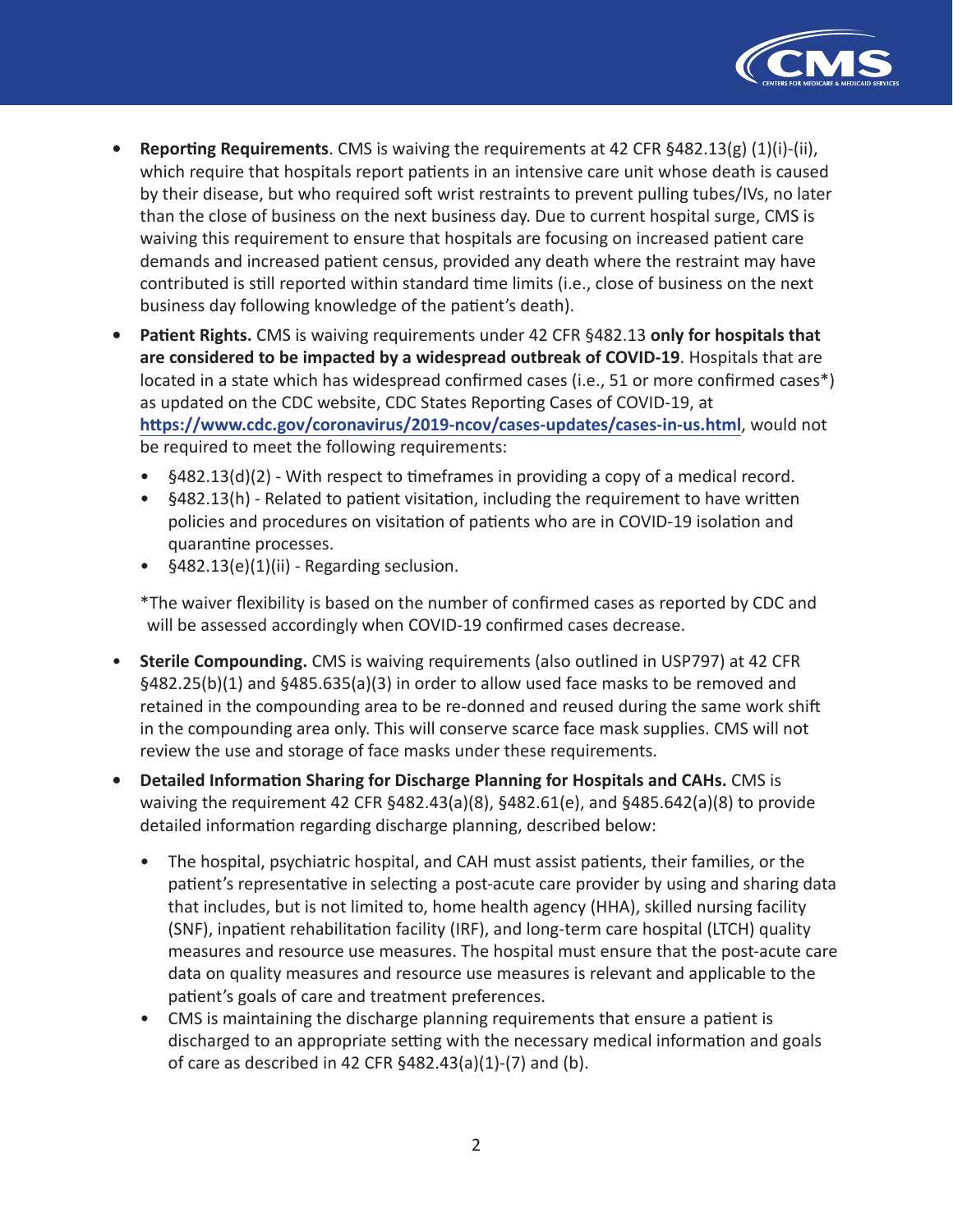

- **• Limiting Detailed Discharge Planning for Hospitals.** CMS is waiving all the requirements and subparts at 42 CFR §482.43(c) related to post-acute care services so as to expedite the safe discharge and movement of patients among care settings, and to be responsive to fluid situations in various areas of the country. CMS is maintaining the discharge planning requirements that ensure a patient is discharged to an appropriate setting with the necessary medical information and goals of care as described in 42 CFR §482.43(a)(1)-(7) and (b). CMS is waiving the more detailed requirement that hospitals ensure those patients discharged home and referred for HHA services, or transferred to a SNF for post-hospital extended care services, or transferred to an IRF or LTCH for specialized hospital services, must:
	- §482.43(c)(1): Include in the discharge plan a list of HHAs, SNFs, IRFs, or LTCHs that are available to the patient.
	- §482.43(c)(2): Inform the patient or the patient's representative of their freedom to choose among participating Medicare providers and suppliers of post-discharge services.
	- §482.43(c)(3): Identify in the discharge plan any HHA or SNF to which the patient is referred in which the hospital has a disclosable financial interest, as specified by the Secretary, and any HHA or SNF that has a disclosable financial interest in a hospital under Medicare.
- **• Medical Staff.** CMS is waiving requirements under 42 CFR §482.22(a)(1)-(4) to allow for physicians whose privileges will expire to continue practicing at the hospital and for new physicians to be able to practice before full medical staff/governing body review and approval to address workforce concerns related to COVID-19. CMS is waiving §482.22(a) (1)-(4) regarding details of the credentialing and privileging process. **(Please also refer to Practitioner Locations Blanket Waiver listed below.)**
- **• Medical Records.** CMS is waiving requirements under 42 CFR §482.24(a) through (c), which cover the subjects of the organization and staffing of the medical records department, requirements for the form and content of the medical record, and record retention requirements, and these flexibilities may be implemented so long as they are not inconsistent with a state's emergency preparedness or pandemic plan. CMS is waiving §482.24(c)(4)(viii) related to medical records to allow flexibility in completion of medical records within 30 days following discharge from a hospital. This flexibility will allow clinicians to focus on the patient care at the bedside during the pandemic.
- **• Flexibility in Patient Self Determination Act Requirements (Advance Directives).** CMS is waiving the requirements at sections 1902(a)(58) and 1902(w)(1)(A) of the Act (for Medicaid); 1852(i) of the Act (for Medicare Advantage); and 1866(f) of the Act and 42 CFR §489.102 (for Medicare), which require hospitals and CAHs to provide information about their advance directive policies to patients. CMS is waiving this requirement to allow for staff to more efficiently deliver care to a larger number of patients.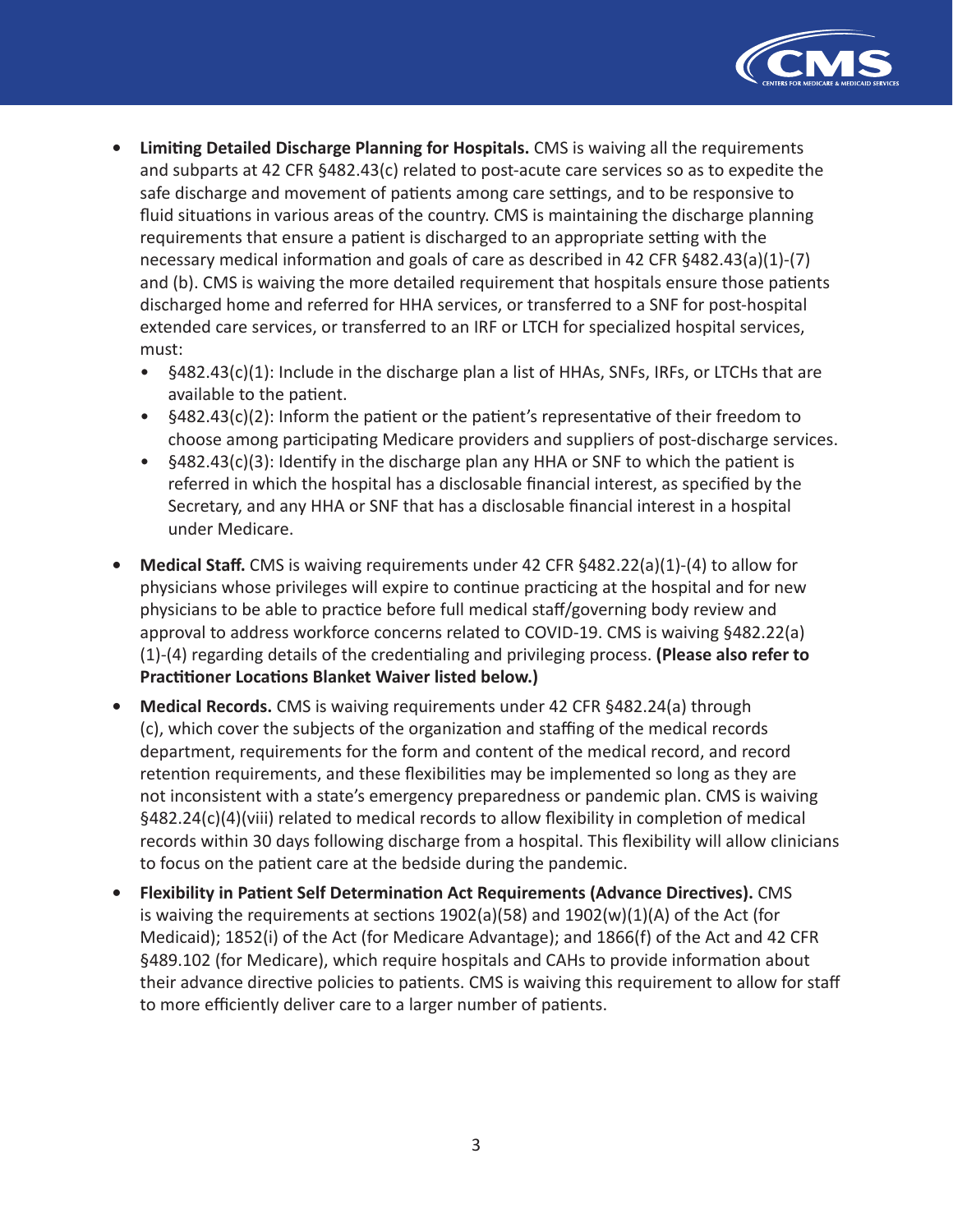

- **Physical Environment.** CMS is waiving certain requirements under the Medicare conditions of participation at 42 CFR §482.41 and §485.623 to allow for flexibilities during hospital, psychiatric hospital, and CAH surges. CMS will permit non-hospital buildings/space to be used for patient care and quarantine sites, provided that the location is approved by the state (ensuring that safety and comfort for patients and staff are sufficiently addressed) and so long as it is not inconsistent with a state's emergency preparedness or pandemic plan. This allows for increased capacity and promotes appropriate cohorting of COVID-19 patients.
- **Telemedicine.** CMS is waiving the provisions related to telemedicine at 42 CFR §482.12(a) (8)–(9) for hospitals and §485.616(c) for CAHs, making it easier for telemedicine services to be furnished to the hospital's patients through an agreement with an off-site hospital. This allows for increased access to necessary care for hospital and CAH patients, including access to specialty care.
- **Physician Services.** CMS is waiving requirements under 42 CFR §482.12(c)(1)–(2) and §482.12(c)(4), which requires that Medicare patients be under the care of a physician. This waiver may be implemented so long as it is not inconsistent with a state's emergency preparedness or pandemic plan. This allows hospitals to use other practitioners to the fullest extent possible.
- **Anesthesia Services.** CMS is waiving requirements under 42 CFR §482.52(a)(5), §485.639(c) (2), and §416.42 (b)(2) that a certified registered nurse anesthetist (CRNA) is under the supervision of a physician in paragraphs §482.52(a)(5) and §485.639(c)(2). CRNA supervision will be at the discretion of the hospital and state law. This waiver applies to hospitals, CAHs, and Ambulatory Surgical Centers (ASCs). These waivers will allow CRNAs to function to the fullest extent of their licensure, and may be implemented so long as they are not inconsistent with a state's emergency preparedness or pandemic plan.
- **Utilization Review.** CMS is waiving certain requirements under 42 CFR §482.1(a)(3) and 42 CFR §482.30 which address the statutory basis for hospitals and includes the requirement that hospitals participating in Medicare and Medicaid must have a utilization review plan that meets specified requirements.
	- CMS is waiving the entire utilization review condition of participation Utilization Review (UR) at §482.30, which requires that a hospital must have a UR plan with a UR committee that provides for a review of services furnished to Medicare and Medicaid beneficiaries to evaluate the medical necessity of the admission, duration of stay, and services provided. These flexibilities may be implemented so long as they are not inconsistent with a state's emergency preparedness or pandemic plan. Removing these administrative requirements will allow hospitals to focus more resources on providing direct patient care.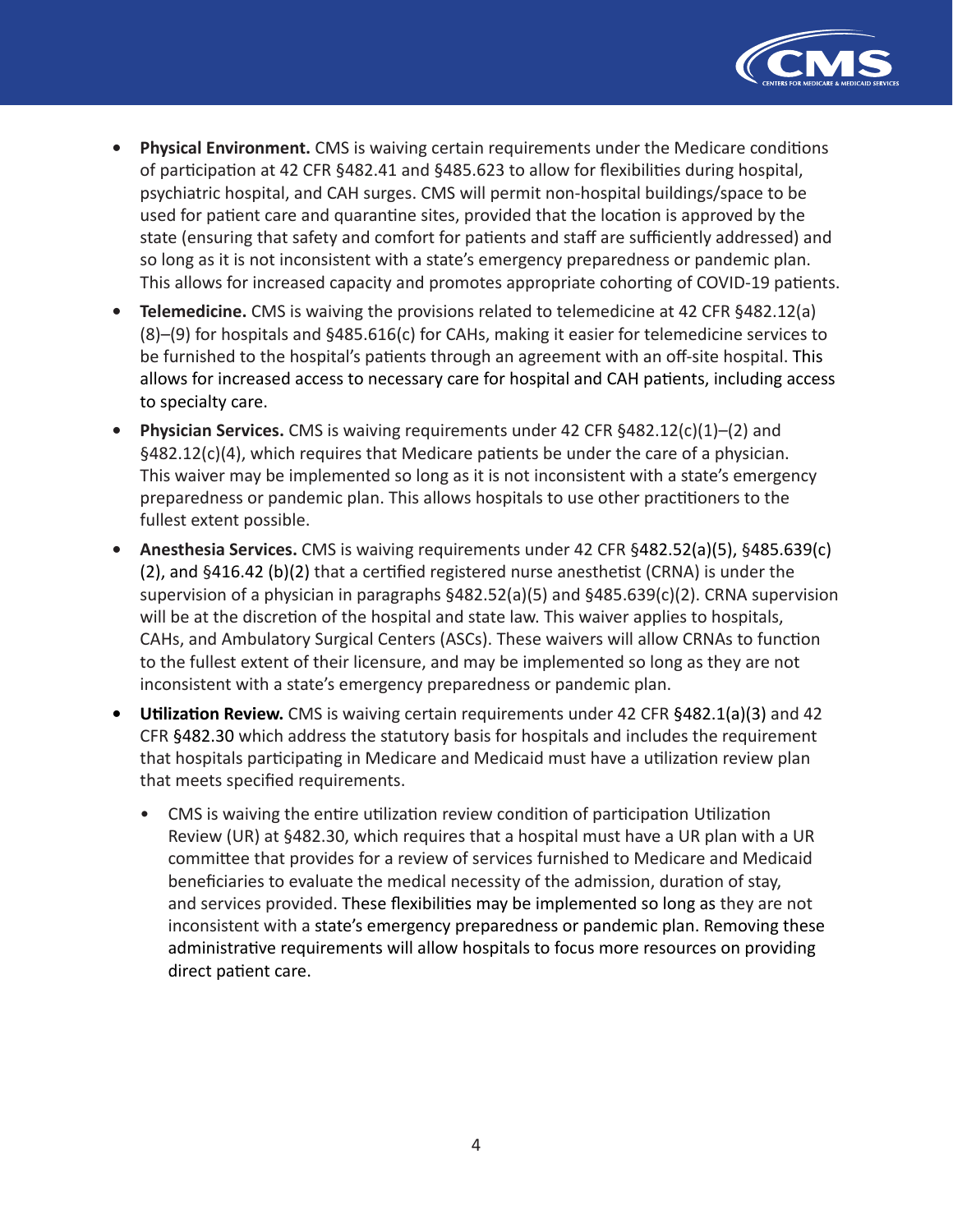

- **Written Policies and Procedures for Appraisal of Emergencies at Off Campus Hospital Departments**. CMS is waiving 42 CFR §482.12(f)(3), emergency services, with respect to surge facilities **only**, such that written policies and procedures for staff to use when evaluating emergencies are not required for surge facilities. This removes the burden on facilities to develop and establish additional policies and procedures at their surge facilities or surge sites related to the assessment, initial treatment and referral of patients. These flexibilities may be implemented so long as they are not inconsistent with a state's emergency preparedness or pandemic plan.
- **Emergency Preparedness Policies and Procedures.** CMS is waiving 42 CFR §482.15(b) and §485.625(b), which requires the hospital and CAH to develop and implement emergency preparedness policies and procedures, and  $§482.15(c)(1)–(5)$  and  $§485.625(c)(1)–(5)$  which requires that the emergency preparedness communication plans for hospitals and CAHs to contain specified elements with respect to the surge site. The requirement under the communication plan requires hospitals and CAHs to have specific contact information for staff, entities providing services under arrangement, patients' physicians, other hospitals and CAHs, and volunteers. This would not be an expectation for the surge site. This waiver applies to both hospitals and CAHs, and removes the burden on facilities to establish these policies and procedures for their surge facilities or surge sites.
- **Quality Assessment and Performance Improvement Program.** CMS is waiving 42 CFR §482.21(a)–(d) and (f), and §485.641(a), (b), and (d), which provide details on the scope of the program, the incorporation, and setting priorities for the program's performance improvement activities, and integrated Quality Assurance & Performance Improvement programs (for hospitals that are part of a hospital system). These flexibilities, which apply to both hospitals and CAHs, may be implemented so long as they are not inconsistent with a state's emergency preparedness or pandemic plan. We expect any improvements to the plan to focus on the Public Health Emergency (PHE). While this waiver decreases burden associated with the development of a hospital or CAH QAPI program, the requirement that hospitals and CAHs maintain an effective, ongoing, hospital-wide, data-driven quality assessment and performance improvement program will remain. This waiver applies to both hospitals and CAHs.
- **Nursing Services.** CMS is waiving the requirements at 42 CFR §482.23(b)(4), which requires the nursing staff to develop and keep current a nursing care plan for each patient, and §482.23(b)(7), which requires the hospital to have policies and procedures in place establishing which outpatient departments are not required to have a registered nurse present. These waivers allow nurses increased time to meet the clinical care needs of each patient and allows for the provision of nursing care to an increased number of patients. In addition, we expect that hospitals will need relief for the provision of inpatient services and as a result, the requirement to establish nursing-related policies and procedures for outpatient departments is likely of lower priority. These flexibilities apply to both hospitals and CAHs §485.635(d)(4), and may be implemented so long as they are not inconsistent with a state's emergency preparedness or pandemic plan.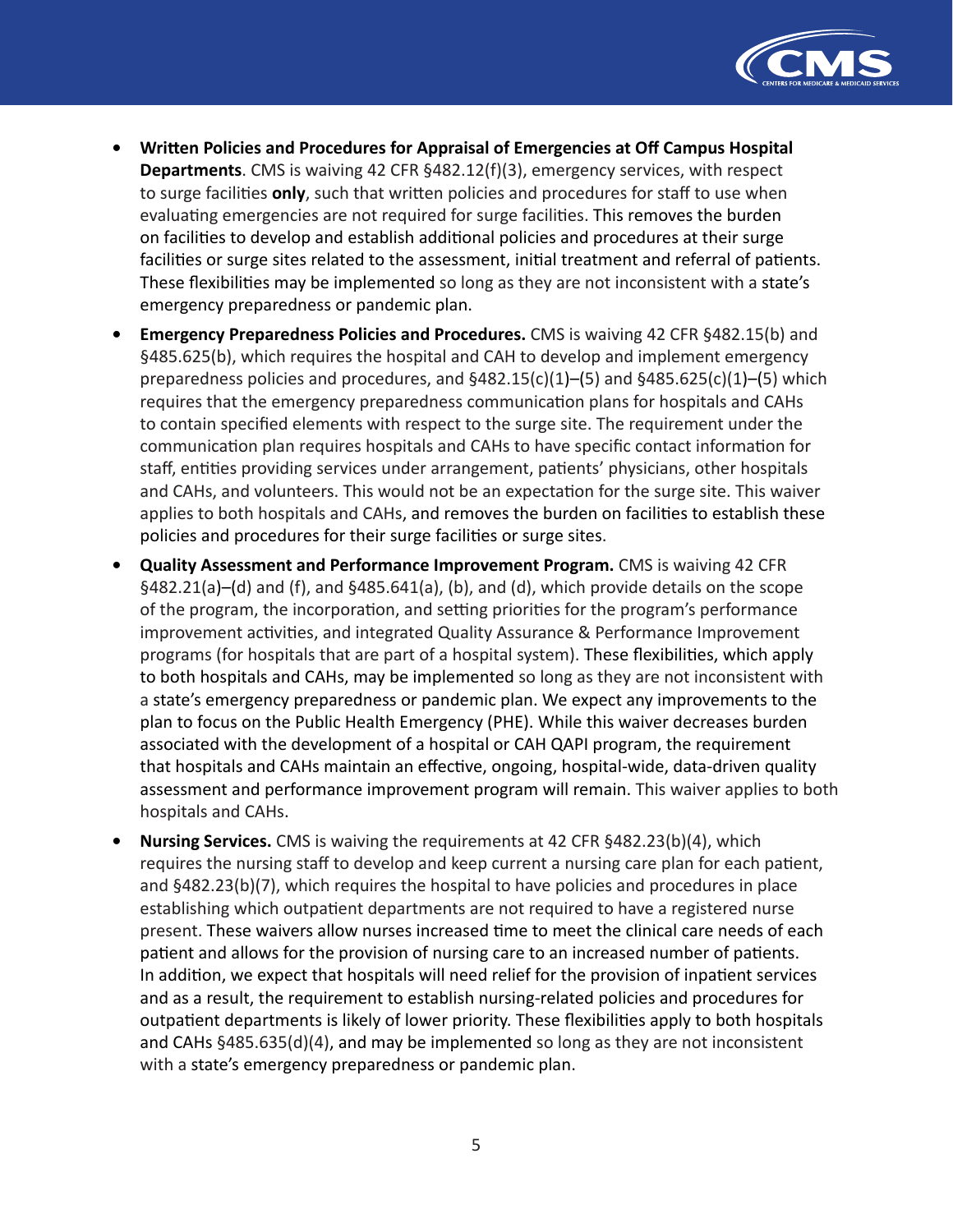

- **• Food and Dietetic Services.** CMS is waiving the requirement at paragraph 42 CFR §482.28(b) (3), which requires providers to have a current therapeutic diet manual approved by the dietitian and medical staff readily available to all medical, nursing, and food service personnel. Such manuals would not need to be maintained at surge capacity sites. These flexibilities may be implemented so long as they are not inconsistent with a state's emergency preparedness or pandemic plan. Removing these administrative requirements will allow hospitals to focus more resources on providing direct patient care.
- **• Respiratory Care Services.** CMS is waiving the requirements at 42 CFR §482.57(b)(1) that require hospitals to designate in writing the personnel qualified to perform specific respiratory care procedures and the amount of supervision required for personnel to carry out specific procedures. These flexibilities may be implemented so long as they are not inconsistent with a state's emergency preparedness or pandemic plan. Not being required to designate these professionals in writing will allow qualified professionals to operate to the fullest extent of their licensure and training in providing patient care.
- **• CAH Personnel Qualifications.** CMS is waiving the minimum personnel qualifications for clinical nurse specialists at paragraph 42 CFR §485.604(a)(2), nurse practitioners at paragraph §485.604(b)(1)–(3), and physician assistants at paragraph §485.604(c)(1)–(3). Removing these Federal personnel requirements will allow CAHs to employ individuals in these roles who meet state licensure requirements and provide maximum staffing flexibility. These flexibilities should be implemented so long as they are not inconsistent with a state's emergency preparedness or pandemic plan.
- **• CAH Staff Licensure.** CMS is deferring to staff licensure, certification, or registration to state law by waiving 42 CFR §485.608(d) regarding the requirement that staff of the CAH be licensed, certified, or registered in accordance with applicable federal, state, and local laws and regulations. This waiver will provide maximum flexibility for CAHs to use all available clinicians. These flexibilities may be implemented so long as they are not inconsistent with a state's emergency preparedness or pandemic plan.
- **• CAH Status and Location.** CMS is waiving the requirement at 42 CFR §485.610(b) that the CAH be located in a rural area or an area being treated as being rural, allowing the CAH flexibility in the establishment of surge site locations. CMS is also waiving the requirement at §485.610(e) regarding the CAH's off-campus and co-location requirements, allowing the CAH flexibility in establishing temporary off-site locations. In an effort to facilitate the establishment of CAHs without walls, these waivers will suspend restrictions on CAHs regarding their rural location and their location relative to other hospitals and CAHs. These flexibilities may be implemented so long as they are not inconsistent with a state's emergency preparedness or pandemic plan.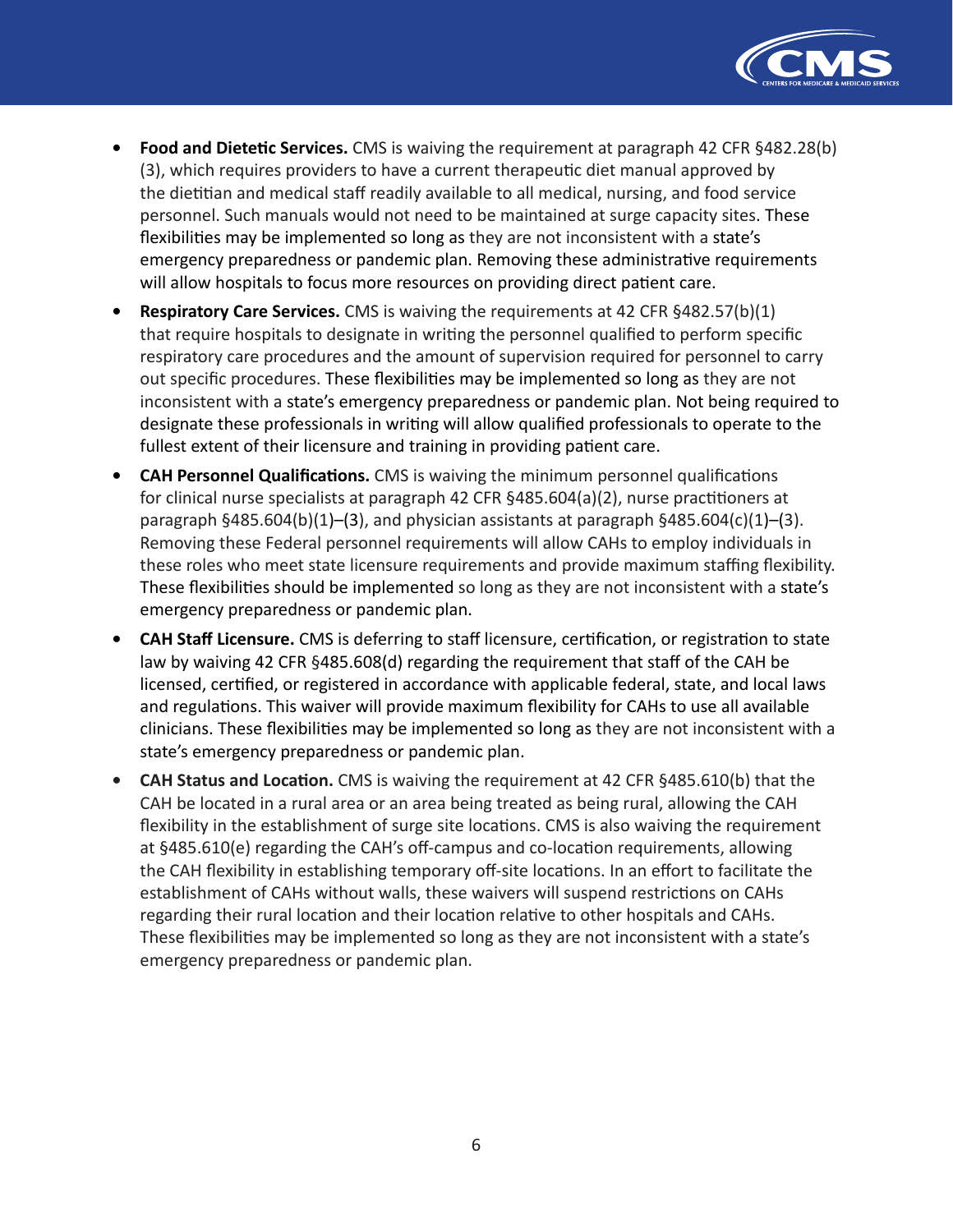

- **CAH Length of Stay.** CMS is waiving the requirements that CAHs limit the number of beds to 25, and that the length of stay be limited to 96 hours under the Medicare conditions of participation for number of beds and length of stay at 42 CFR §485.620.
- **Temporary Expansion Locations:** For the duration of the PHE related to COVID-19, CMS is waiving certain requirements under the Medicare conditions of participation at 42 CFR §482.41 and §485.623 (as noted elsewhere in this waiver document) and the providerbased department requirements at §413.65 to allow hospitals to establish and operate as part of the hospital any location meeting those conditions of participation for hospitals that continue to apply during the PHE. This waiver also allows hospitals to change the status of their current provider-based department locations to the extent necessary to address the needs of hospital patients as part of the state or local pandemic plan. This extends to any entity operating as a hospital (whether a current hospital establishing a new location or an Ambulatory Surgical Center (ASC) enrolling as a hospital during the PHE pursuant to a streamlined enrollment and survey and certification process) so long as the relevant location meets the conditions of participation and other requirements not waived by CMS. This waiver will enable hospitals to meet the needs of Medicare beneficiaries.

# **Housing Acute Care Patients in the IRF or Inpatient Psychiatric Facility (IPF) Excluded Distinct Part Units**

• CMS is waiving requirements to allow acute care hospitals to house acute care inpatients in excluded distinct part units, such as excluded distinct part unit IRFs or IPFs, where the distinct part unit's beds are appropriate for acute care inpatients. The Inpatient Prospective Payment System (IPPS) hospital should bill for the care and annotate the patient's medical record to indicate the patient is an acute care inpatient being housed in the excluded unit because of capacity issues related to the disaster or emergency.

# **Care for Excluded Inpatient Psychiatric Unit Patients in the Acute Care Unit of a Hospital**

• CMS is allowing acute care hospitals with excluded distinct part inpatient psychiatric units to relocate inpatients from the excluded distinct part psychiatric unit to an acute care bed and unit as a result of a disaster or emergency. The hospital should continue to bill for inpatient psychiatric services under the Inpatient Psychiatric Facility Prospective Payment System for these patients and annotate the medical record to indicate the patient is a psychiatric inpatient being cared for in an acute care bed because of capacity or other exigent circumstances related to the COVID-19 emergency. This waiver may be utilized where the hospital's acute care beds are appropriate for psychiatric patients and the staff and environment are conducive to safe care. For psychiatric patients, this includes assessment of the acute care bed and unit location to ensure those patients at risk of harm to self and others are safely cared for.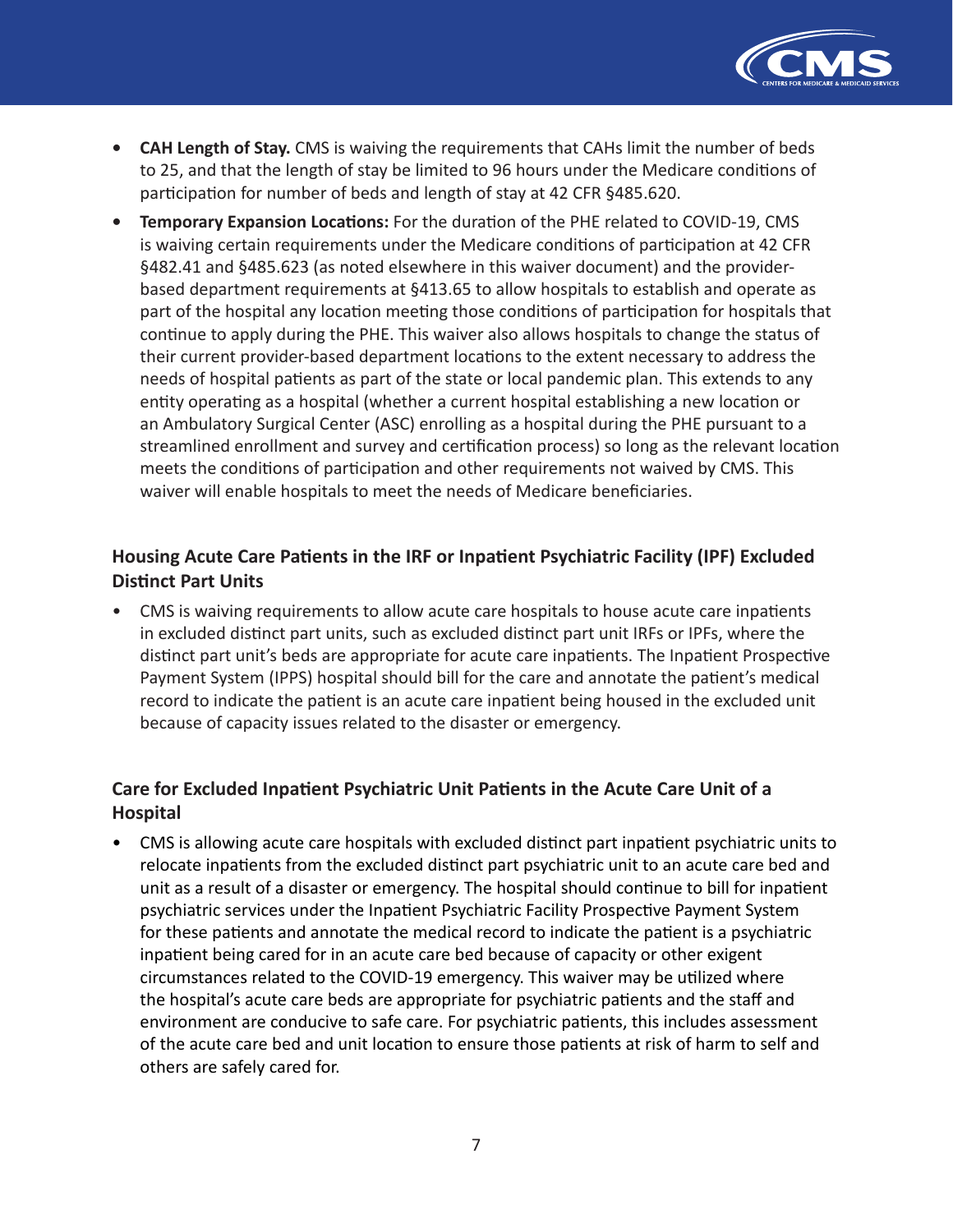

## **Care for Excluded Inpatient Rehabilitation Unit Patients in the Acute Care Unit of a Hospital**

• CMS is allowing acute care hospitals with excluded distinct part inpatient rehabilitation units that, as a result of a disaster or emergency, need to relocate inpatients from the excluded distinct part rehabilitation unit to an acute care bed and unit as a result of this PHE. The hospital should continue to bill for inpatient rehabilitation services under the inpatient rehabilitation facility prospective payment system for these patients and annotate the medical record to indicate the patient is a rehabilitation inpatient being cared for in an acute care bed because of capacity or other exigent circumstances related to the disaster or emergency. This waiver may be utilized where the hospital's acute care beds are appropriate for providing care to rehabilitation patients and such patients continue to receive intensive rehabilitation services.

### **Flexibility for Inpatient Rehabilitation Facilities Regarding the "60 Percent Rule"**

• CMS is allowing IRFs to exclude patients from the freestanding hospital's or excluded distinct part unit's inpatient population for purposes of calculating the applicable thresholds associated with the requirements to receive payment as an IRF (commonly referred to as the "60 percent rule") if an IRF admits a patient solely to respond to the emergency and the patient's medical record properly identifies the patient as such. In addition, during the applicable waiver time period, we would also apply the exception to facilities not yet classified as IRFs, but that are attempting to obtain classification as an IRF.

## **Extension for Inpatient Prospective Payment System (IPPS) Wage Index Occupational Mix Survey Submission**

• CMS collects data every 3 years on the occupational mix of employees for each short-term, acute care hospital participating in the Medicare program. Completed 2019 Occupational Mix Surveys, Hospital Reporting Form CMS-10079, for the Wage Index Beginning FY 2022, are due to the Medicare Administrative Contractors (MACs) on the Excel hospital reporting form available at **[https://www.cms.gov/Medicare/Medicare-Fee-for-Service-Payment/](https://www.cms.gov/Medicare/Medicare-Fee-for-Service-Payment/AcuteInpatientPPS/Wage-Index-Files.html) [AcuteInpatientPPS/Wage-Index-Files.html](https://www.cms.gov/Medicare/Medicare-Fee-for-Service-Payment/AcuteInpatientPPS/Wage-Index-Files.html)** by July 1, 2020. CMS is currently granting an extension for hospitals nationwide affected by COVID-19 until August 3, 2020. If hospitals encounter difficulty meeting this extended deadline date, hospitals should communicate their concerns to CMS via their MAC, and CMS may consider an additional extension if CMS determines it is warranted.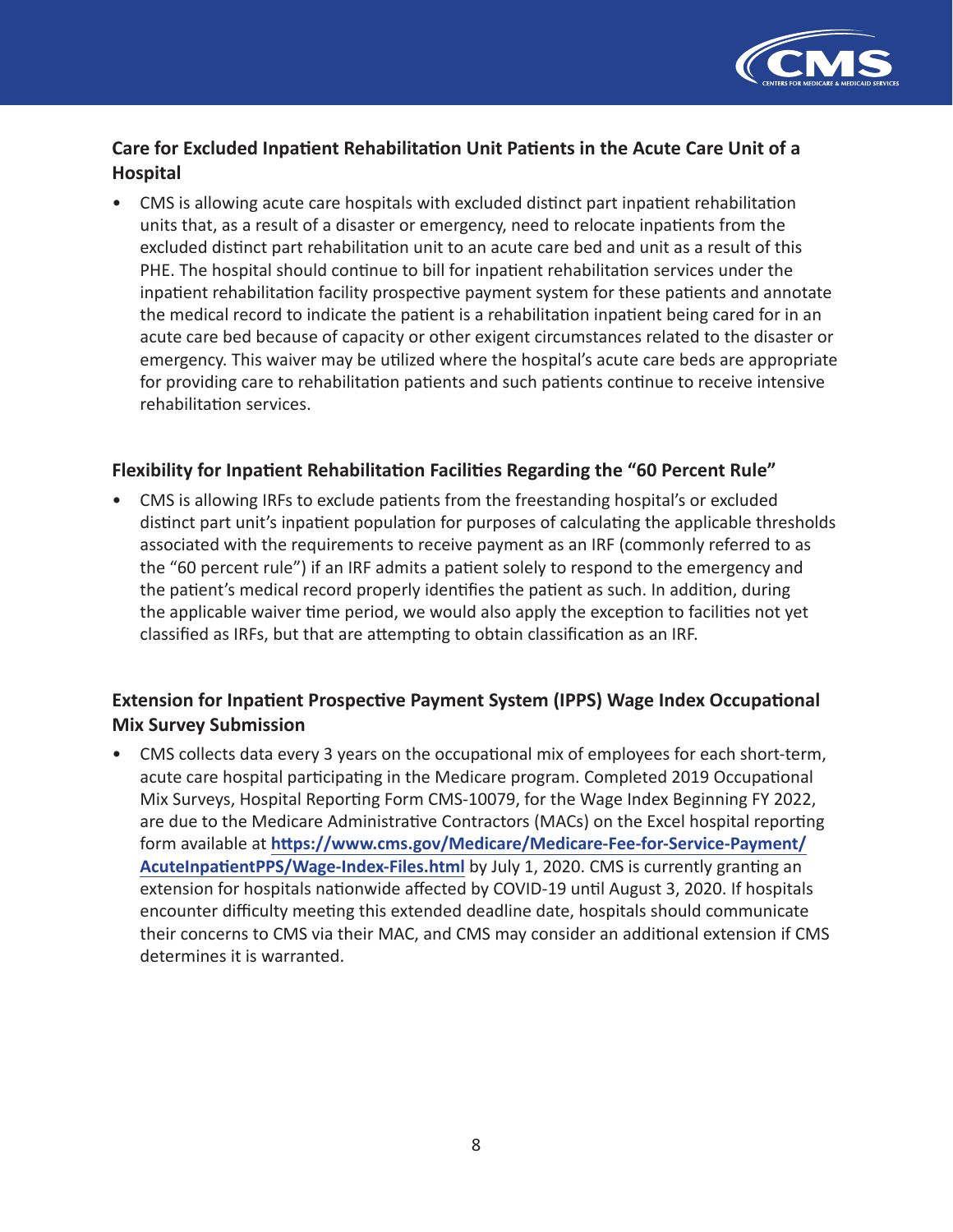

## **Supporting Care for Patients in Long-Term Care Acute Hospitals (LTCHs)**

• Allows a LTCH to exclude patient stays where an LTCH admits or discharges patients in order to meet the demands of the emergency from the 25-day average length of stay requirement, which allows these facilities to be paid as LTCHs.

## **Care for Patients in Extended Neoplastic Disease Care Hospitals**

• CMS is allowing extended neoplastic disease care hospitals to exclude inpatient stays where the hospital admits or discharges patients in order to meet the demands of the emergency from the greater than 20-day average length of stay requirement, which allows these facilities to be excluded from the hospital inpatient prospective payment system and paid an adjusted payment for Medicare inpatient operating and capital-related costs under the reasonable cost-based reimbursement rules as authorized under Section 1886(d)(1)(B)(vi) of the Act and §42 CFR 412.22(i).

## **Long-Term Care Facilities and Skilled Nursing Facilities (SNFs) and/or Nursing Facilities (NFs)**

- **• 3-Day Prior Hospitalization.** Using the authority under Section 1812(f) of the Act, CMS is waiving the requirement for a 3-day prior hospitalization for coverage of a SNF stay, which provides temporary emergency coverage of SNF services without a qualifying hospital stay, for those people who experience dislocations, or are otherwise affected by COVID-19. In addition, for certain beneficiaries who recently exhausted their SNF benefits, it authorizes renewed SNF coverage without first having to start a new benefit period (this waiver will apply only for those beneficiaries who have been delayed or prevented by the emergency itself from commencing or completing the process of ending their current benefit period and renewing their SNF benefits that would have occurred under normal circumstances).
- **• Reporting Minimum Data Set.** CMS is waiving 42 CFR 483.20 to provide relief to SNFs on the timeframe requirements for Minimum Data Set assessments and transmission.
- **• Staffing Data Submission.** CMS is waiving 42 CFR 483.70(q) to provide relief to long-term care facilities on the requirements for submitting staffing data through the Payroll-Based Journal system.
- **• Waive Pre-Admission Screening and Annual Resident Review (PASARR).** CMS is waiving 42 CFR 483.20(k) allowing states and nursing homes to suspend these assessments for new residents for 30 days. After 30 days, new patients admitted to nursing homes with a mental illness (MI) or intellectual disability (ID) should receive the assessment as soon as resources become available.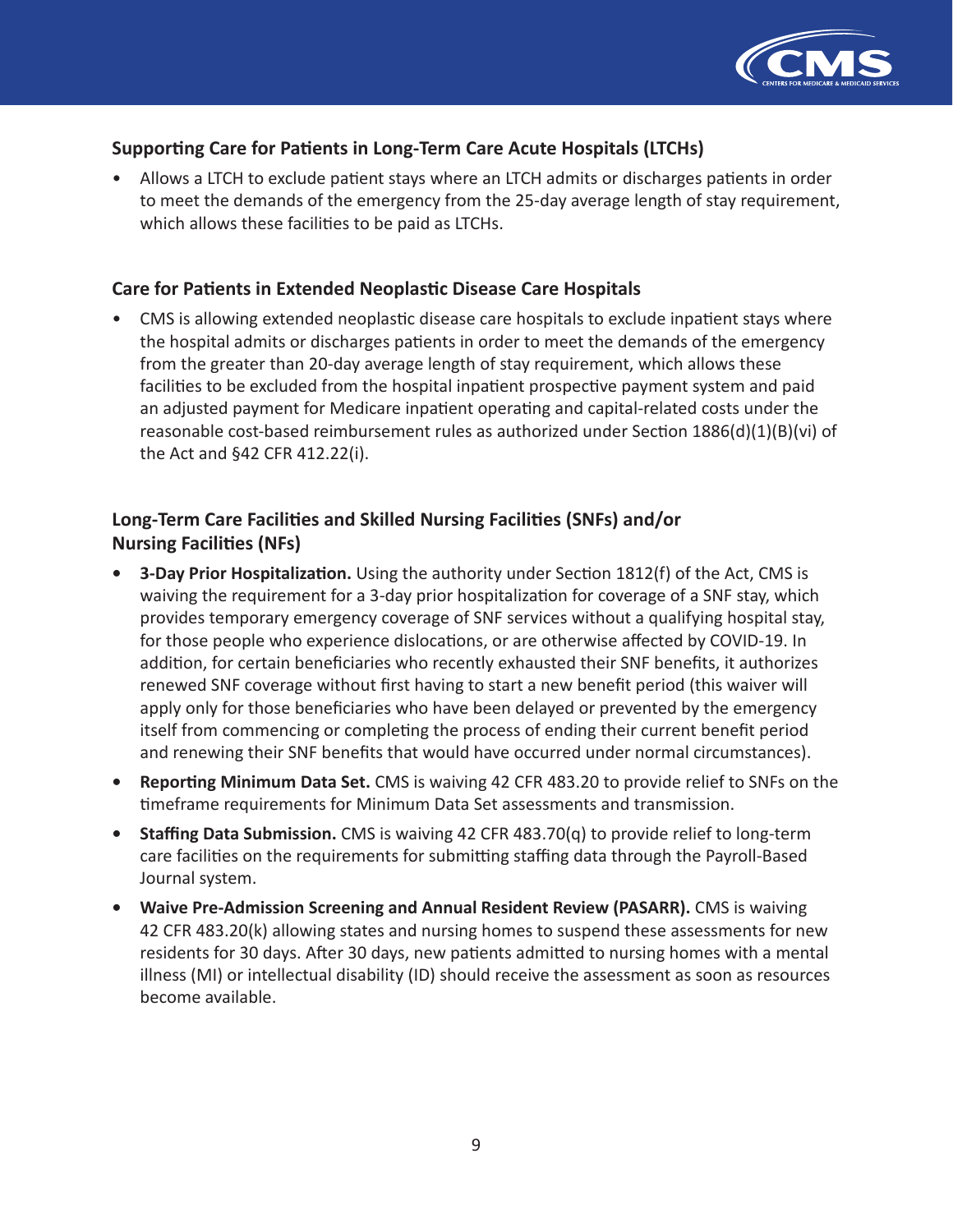

- **• Physical Environment.** CMS is waiving requirements related at 42 CFR 483.90, specifically the following:
	- Provided that the state has approved the location as one that sufficiently addresses safety and comfort for patients and staff, CMS is waiving requirements under § 483.90 to allow for a non-SNF building to be temporarily certified and available for use by a SNF in the event there are needs for isolation processes for COVID-19 positive residents, which may not be feasible in the existing SNF structure to ensure care and services during treatment for COVID-19 are available while protecting other vulnerable adults. CMS believes this will also provide another measure that will free up inpatient care beds at hospitals for the most acute patients while providing beds for those still in need of care. CMS will waive certain conditions of participation and certification requirements for opening a NF if the state determines there is a need to quickly stand up a temporary COVID-19 isolation and treatment location**.**
	- CMS is also waiving requirements under 42 CFR 483.90 to temporarily allow for rooms in a long-term care facility not normally used as a resident's room, to be used to accommodate beds and residents for resident care in emergencies and situations needed to help with surge capacity. Rooms that may be used for this purpose include activity rooms, meeting/conference rooms, dining rooms, or other rooms, as long as residents can be kept safe, comfortable, and other applicable requirements for participation are met. This can be done so long as it is not inconsistent with a state's emergency preparedness or pandemic plan, or as directed by the local or state health department.
- **Resident Groups.** CMS is waiving the requirements at 42 CFR 483.10(f)(5), which ensure residents can participate in-person in resident groups. This waiver would only permit the facility to restrict in-person meetings during the national emergency given the recommendations of social distancing and limiting gatherings of more than ten people. Refraining from in-person gatherings will help prevent the spread of COVID-19.
- **• Training and Certification of Nurse Aides.** CMS is waiving the requirements at 42 CFR  $483.35(d)$  (with the exception of 42 CFR  $483.35(d)(1)(i)$ ), which require that a SNF and NF may not employ anyone for longer than four months unless they met the training and certification requirements under § 483.35(d). CMS is waiving these requirements to assist in potential staffing shortages seen with the COVID-19 pandemic. To ensure the health and safety of nursing home residents, CMS is not waiving 42 CFR § 483.35(d)(1)(i), which requires facilities to not use any individual working as a nurse aide for more than four months, on a full-time basis, unless that individual is competent to provide nursing and nursing related services. We further note that we are not waiving  $\S$  483.35(c), which requires facilities to ensure that nurse aides are able to demonstrate competency in skills and techniques necessary to care for residents' needs, as identified through resident assessments, and described in the plan of care.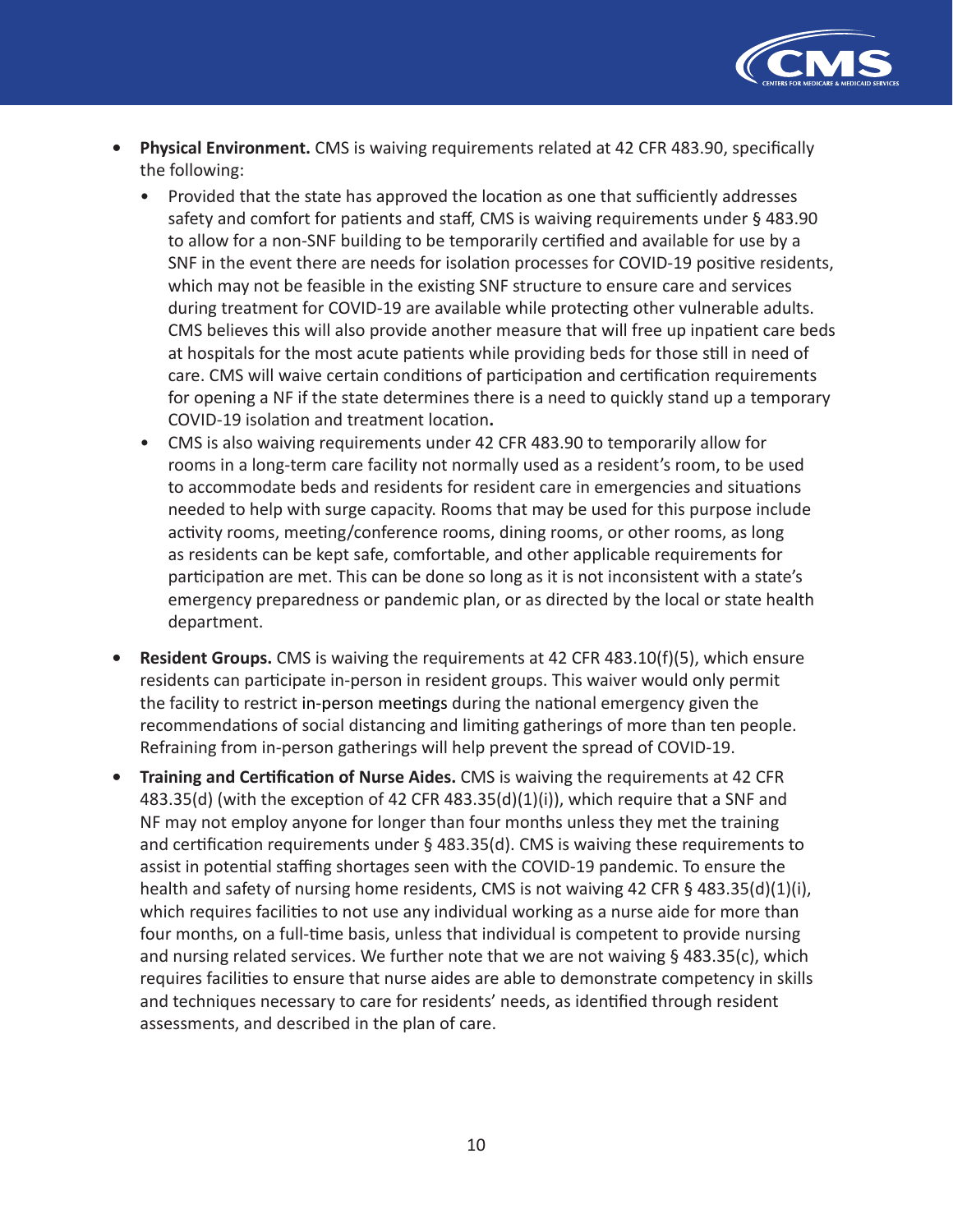

- **Physician Visits in Skilled Nursing Facilities/Nursing Facilities.** CMS is waiving the requirement in 42 CFR 483.30 for physicians and non-physician practitioners to perform inperson visits for nursing home residents and allow visits to be conducted, as appropriate, via telehealth options.
- **Resident roommates and grouping.** CMS is waiving the requirements in 42 CFR 483.10(e) (5), (6), and (7) solely for the purposes of grouping or cohorting residents with respiratory illness symptoms and/or residents with a confirmed diagnosis of COVID-19, and separating them from residents who are asymptomatic or tested negative for COVID-19. This action waives a facility's requirements, under 42 CFR 483.10, to provide for a resident to share a room with his or her roommate of choice in certain circumstances, to provide notice and rationale for changing a resident's room, and to provide for a resident's refusal a transfer to another room in the facility. This aligns with CDC guidance to preferably place residents in locations designed to care for COVID-19 residents, to prevent the transmission of COVID-19 to other residents.
- **Resident Transfer and Discharge.** CMS is waiving requirements in 42 CFR 483.10(c)(5); 483.15(c)(3), (c)(4)(ii), (c)(5)(i) and (iv), (c)(9), and (d); and **§** 483.21(a)(1)(i), (a)(2)(i), and (b) (2)(i) (with some exceptions) to allow a long term care (LTC) facility to transfer or discharge residents to another LTC facility solely for the following cohorting purposes:
	- 1. Transferring residents with symptoms of a respiratory infection or confirmed diagnosis of COVID-19 to another facility that agrees to accept each specific resident, and is dedicated to the care of such residents;
	- 2. Transferring residents without symptoms of a respiratory infection or confirmed to not have COVID-19 to another facility that agrees to accept each specific resident, and is dedicated to the care of such residents to prevent them from acquiring COVID-19; or
	- 3. Transferring residents without symptoms of a respiratory infection to another facility that agrees to accept each specific resident to observe for any signs or symptoms of a respiratory infection over 14 days.

#### **Exceptions:**

- These requirements are **only** waived in cases where the transferring facility receives confirmation that the receiving facility agrees to accept the resident to be transferred or discharged. Confirmation may be in writing or verbal. If verbal, the transferring facility needs to document the date, time and person that the receiving facility communicated agreement.
- In § 483.10, we are only waiving the requirement, under § 483.10(c)(5), that a facility provide advance notification of options relating to the transfer or discharge to another facility. Otherwise, all requirements related to § 483.10 are not waived. Similarly, in § 483.15, we are only waiving the requirement, under  $\S$  483.15(c)(3), (c)(4)(ii), (c)(5)(i) and (iv), and (d), for the written notice of transfer or discharge to be provided before the transfer or discharge. This notice must be provided as soon as practicable.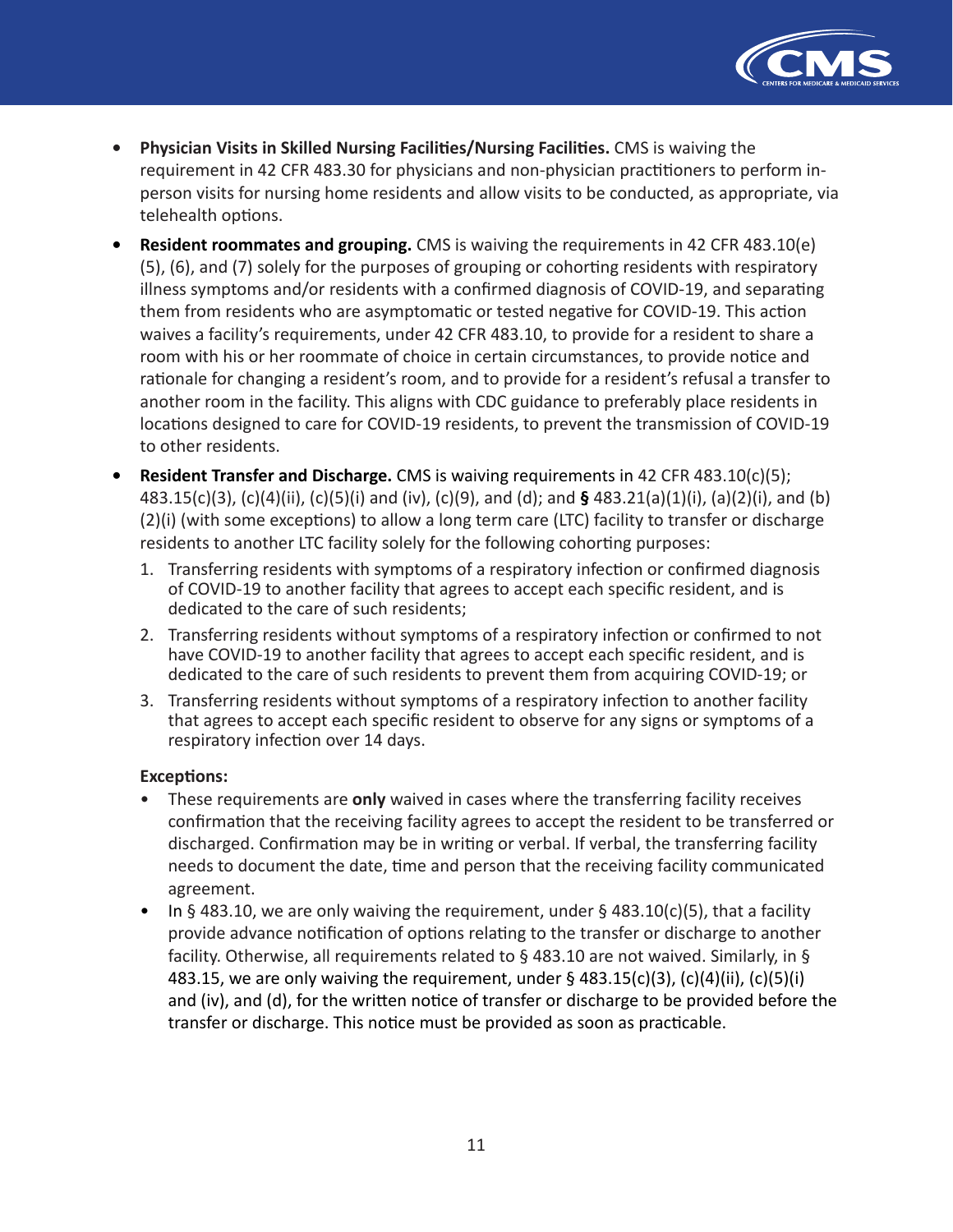

- In § 483.21, we are only waiving the timeframes for certain care planning requirements for residents who are transferred or discharged for the purposes explained in 1–3 above. Receiving facilities should complete the required care plans as soon as practicable, and we expect receiving facilities to review and use the care plans for residents from the transferring facility, and adjust as necessary to protect the health and safety of the residents the apply to.
- These requirements are also waived when the transferring residents to another facility, such as a COVID-19 isolation and treatment location, with the provision of services "under arrangements," as long as it is not inconsistent with a state's emergency preparedness or pandemic plan, or as directed by the local or state health department. In these cases, the transferring LTC facility need not issue a formal discharge, as it is still considered the provider and should bill Medicare normally for each day of care. The transferring LTC facility is then responsible for reimbursing the other provider that accepted its resident(s) during the emergency period.
	- If the LTC facility does not intend to provide services under arrangement, the COVID-19 isolation and treatment facility is the responsible entity for Medicare billing purposes. The LTC facility should follow the procedures described in 40.3.4 of the Medicare Claims Processing Manual (**[https://www.cms.gov/Regulations-and-](https://www.cms.gov/Regulations-and-Guidance/Guidance/Manuals/Downloads/clm104c06.pdf)[Guidance/Guidance/Manuals/Downloads/clm104c06.pdf](https://www.cms.gov/Regulations-and-Guidance/Guidance/Manuals/Downloads/clm104c06.pdf)**) to submit a discharge bill to Medicare. The COVID-19 isolation and treatment facility should then bill Medicare appropriately for the type of care it is providing for the beneficiary. If the COVID-19 isolation and treatment facility is not yet an enrolled provider, the facility should enroll through the provider enrollment hotline for the Medicare Administrative Contractor that services their geographic area to establish temporary Medicare billing privileges.

We remind LTC facilities that they are responsible for ensuring that any transfers (either within a facility, or to another facility) are conducted in a safe and orderly manner, and that each resident's health and safety is protected.

We also remind states that under 42 CFR  $488.426(a)(1)$ , in an emergency, the State has the authority to transfer Medicaid and Medicare residents to another facility.

## **Home Health Agencies (HHAs)**

- **Requests for Anticipated Payment (RAPs).** CMS is allowing Medicare Administrative Contractors (MACs) to extend the auto-cancellation date of Requests for Anticipated Payment (RAPs) during emergencies.
- **Reporting.** CMS is providing relief to HHAs on the timeframes related to OASIS Transmission through the following actions below**:**
	- Extending the 5-day completion requirement for the comprehensive assessment to 30 days.
	- Waiving the 30-day OASIS submission requirement. Delayed submission is permitted during the PHE.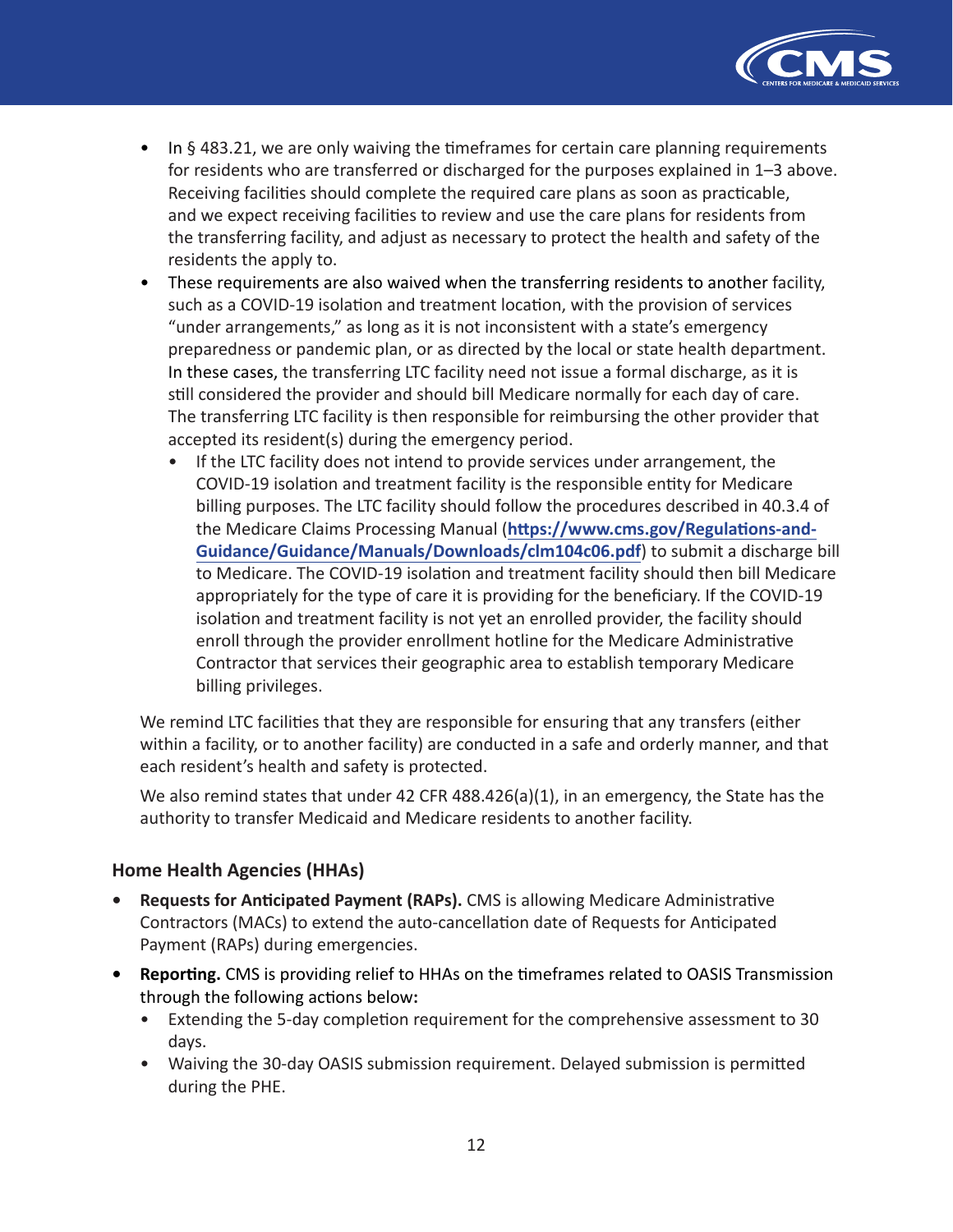

- **• Initial Assessments.** CMS is waiving the requirements at 42 CFR §484.55(a) to allow HHAs to perform Medicare-covered initial assessments and determine patients' homebound status remotely or by record review. This will allow patients to be cared for in the best environment for them while supporting infection control and reducing impact on acute care and longterm care facilities. This will allow for maximizing coverage by already scarce physician and advanced practice clinicians and allow those clinicians to focus on caring for patients with the greatest acuity.
- **• Waive onsite visits for HHA Aide Supervision.** CMS is waiving the requirements at 42 CFR §484.80(h), which require a nurse to conduct an onsite visit every two weeks. This would include waiving the requirements for a nurse or other professional to conduct an onsite visit every two weeks to evaluate if aides are providing care consistent with the care plan, as this may not be physically possible for a period of time. This waiver is also temporarily suspending the 2-week aide supervision by a registered nurse for home health agencies requirement at §484.80(h)(1), but virtual supervision is encouraged during the period of the waiver**.**

### **Hospice**

- **• Waive Requirement for Hospices to Use Volunteers**. CMS is waiving the requirement at 42 CFR §418.78(e) that hospices are required to use volunteers (including at least 5% of patient care hours). It is anticipated that hospice volunteer availability and use will be reduced related to COVID-19 surge and potential quarantine.
- **• Comprehensive Assessments.** CMS is waiving certain requirements at 42 CFR §418.54 related to updating comprehensive assessments of patients. This waiver applies the timeframes for updates to the comprehensive assessment found at §418.54(d). Hospices must continue to complete the required assessments and updates, however, the timeframes for updating the assessment may be extended from 15 to 21 days.
- **• Waive Non-Core Services.** CMS is waiving the requirement for hospices to provide certain non-core hospice services during the national emergency, including the requirements at 42 CFR §418.72 for physical therapy, occupational therapy, and speech-language pathology.
- **• Waived Onsite Visits for Hospice Aide Supervision.** CMS is waiving the requirements at 42 CFR §418.76(h), which require a nurse to conduct an onsite supervisory visit every two weeks. This would include waiving the requirements for a nurse or other professional to conduct an onsite visit every two weeks to evaluate if aides are providing care consistent with the care plan, as this may not be physically possible for a period of time.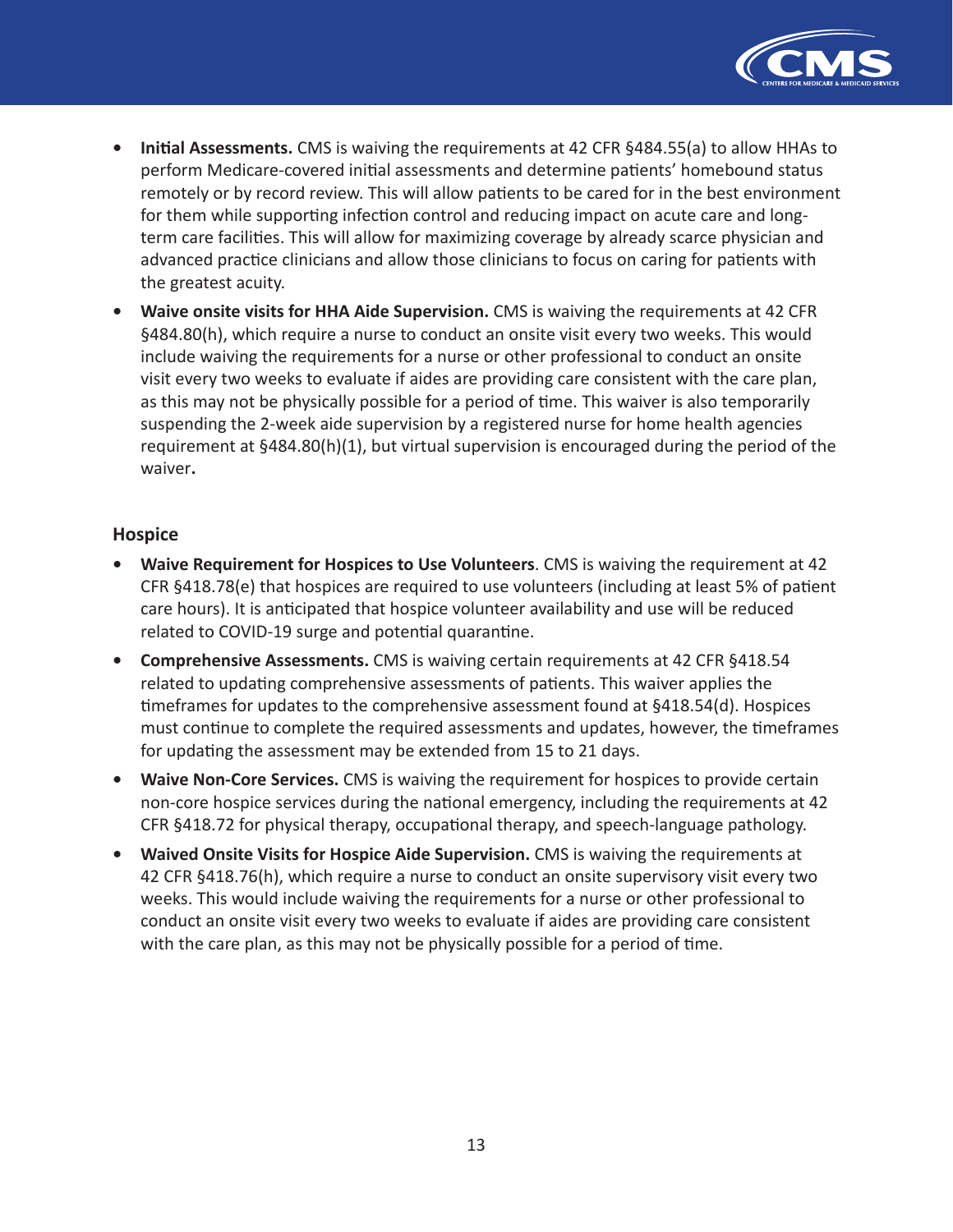

## **End-Stage Renal Dialysis (ESRD) Facilities**

- **Training Program and Periodic Audits.** CMS is waiving the requirement at 42 CFR §494.40(a) related to the condition on Water & Dialysate Quality, specifically that on-time periodic audits for operators of the water/dialysate equipment are waived to allow for flexibilities.
- **Defer Equipment Maintenance & Fire Safety Inspections. CMS is waiving the requirement** at 42 CFR §494.60(b) for on-time preventive maintenance of dialysis machines and ancillary dialysis equipment. Additionally, CMS is also waiving the requirements under §494.60(d) which requires ESRD facilities to conduct on-time fire inspections. These waivers are intended to ensure that dialysis facilities are able to focus on the operations related to the Public Health Emergency.
- **Emergency Preparedness.** CMS is waiving the requirements at 42 CFR §494.62(d)(1)(iv) which requires ESRD facilities to demonstrate as part of their Emergency Preparedness Training and Testing Program, that staff can demonstrate that, at a minimum, its patient care staff maintains current CPR certification. CMS is waiving the requirement for maintenance of CPR certification during the COVID-19 emergency due to the limited availability of CPR classes.
- **Ability to Delay Some Patient Assessments. CMS is not waiving subsections (a) or (c) of 42 CFR** §494.80, but is waiving the following requirements at 42 CFR §494.80(b) related to the frequency of assessments for patients admitted to the dialysis facility. CMS is waiving the "on-time" requirements for the initial and follow up comprehensive assessments within the specified timeframes as noted below. This waiver applies to assessments conducted by members of the interdisciplinary team, including: a registered nurse, a physician treating the patient for ESRD, a social worker, and a dietitian. These waivers are intended to ensure that dialysis facilities are able to focus on the operations related to the Public Health Emergency. Specifically, CMS is waiving:
	- §494.80(b)(1): An initial comprehensive assessment must be conducted on all new patients (that is, all admissions to a dialysis facility), within the latter of 30 calendar days or 13 outpatient hemodialysis sessions beginning with the first outpatient dialysis session.
	- §494.80(b)(2): A follow up comprehensive reassessment must occur within 3 months after the completion of the initial assessment to provide information to adjust the patient's plan of care specified in §494.90.
- **Time Period for Initiation of Care Planning and Monthly Physician Visits.** CMS is modifying two requirements related to care planning, specifically:
	- 42 CFR §494.90(b)(2): CMS is modifying the requirement that requires the dialysis facility to implement the initial plan of care within the latter of 30 calendar days after admission to the dialysis facility or 13 outpatient hemodialysis sessions beginning with the first outpatient dialysis session. This modification will also apply to the requirement for monthly or annual updates of the plan of care within 15 days of the completion of the additional patient assessments.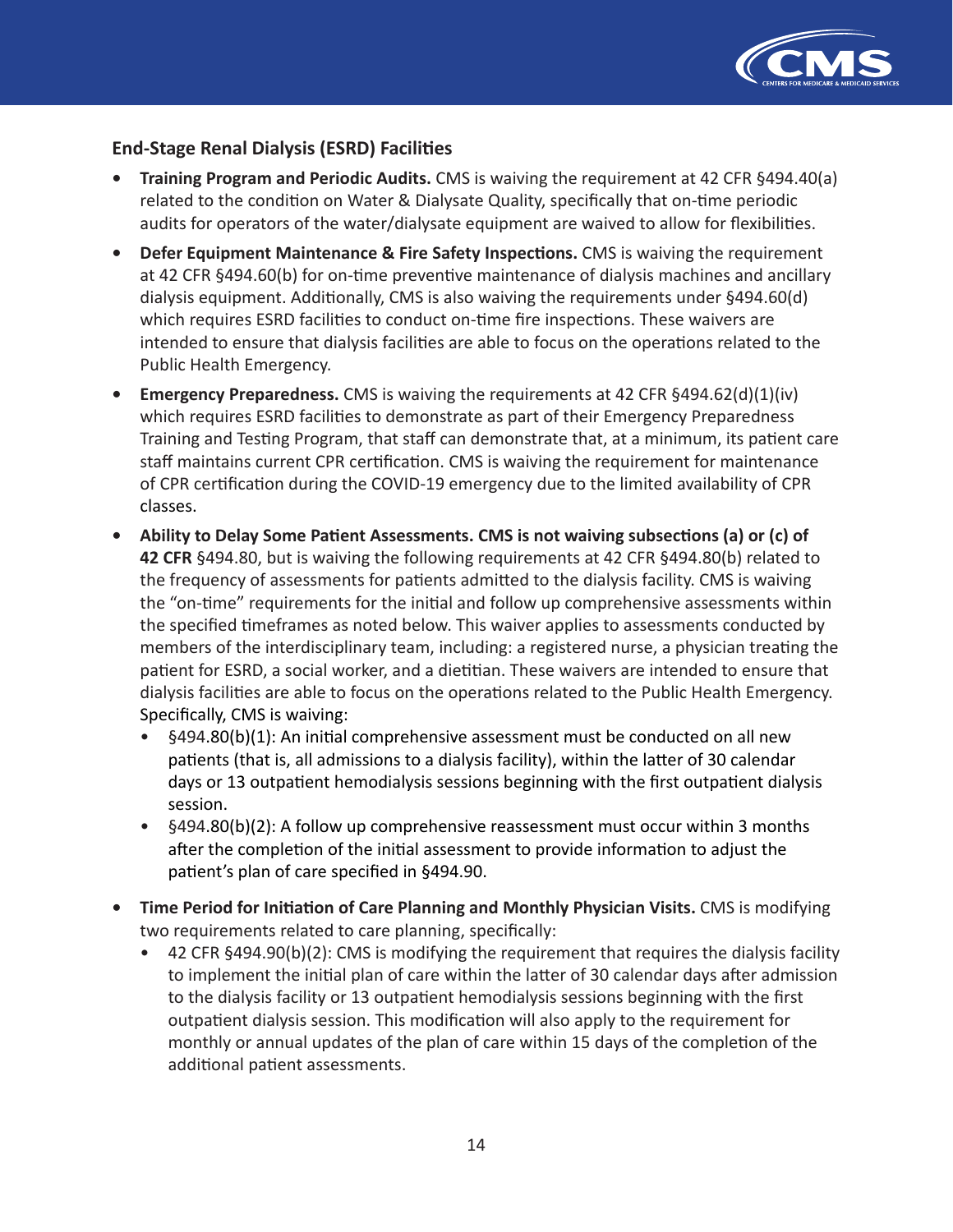

- §494.90(b)(4): CMS is modifying the requirement that requires the ESRD dialysis facility to ensure that all dialysis patients are seen by a physician, nurse practitioner, clinical nurse specialist, or physician's assistant providing ESRD care at least monthly, and periodically while the hemodialysis patient is receiving in-facility dialysis. CMS is waiving the requirement for a monthly in-person visit if the patient is considered stable and also recommends exercising telehealth flexibilities, e.g. phone calls, to ensure patient safety.
- **• Dialysis Home Visits to Assess Adaptation and Home Dialysis Machine Designation.** CMS is waiving the requirement at 42 CFR  $\S 494.100(c)(1)(i)$  which requires the periodic monitoring of the patient's home adaptation, including visits to the patient's home by facility personnel. For more information on existing flexibilities for in-center dialysis patients to receive their dialysis treatments in the home, or long-term care facility, reference QSO-20-19-ESRD.
- **• Home Dialysis Machine Designation Clarification.** The ESRD Conditions for Coverage (CFCs) do not explicitly require that each home dialysis patient have their own designated home dialysis machine. The dialysis facility is required to follow FDA labeling and manufacturer's directions for use to ensure appropriate operation of the dialysis machine and ancillary equipment. Dialysis machines must be properly cleaned and disinfected to minimize the risk of infection based on the requirements at 42 CFR §494.30 Condition: Infection Control if used to treat multiple patients.
- **• Special Purpose Renal Dialysis Facilities (SPRDF) Designation Expanded.** CMS authorizes the establishment of SPRDFs under 42 CFR §494.120 to address access to care issues due to COVID-19 and the need to mitigate transmission among this vulnerable population. This will not include the normal determination regarding lack of access to care at §494.120(b) as this standard has been met during the period of the national emergency. Approval as a Special Purpose Renal Dialysis Facility related to COVID-19 does not require Federal survey prior to providing services.
- **• Dialysis Patient Care Technician (PCT) Certification.** CMS is modifying the requirement at 42 CFR §494.140(e)(4) for dialysis PCTs that requires certification under a state certification program or a national commercially available certification program within 18 months of being hired as a dialysis PCT for newly employed patient care technicians. CMS is aware of the challenges that PCTs are facing with the limited availability and closures of testing sites during the time of this crisis. CMS will allow PCTs to continue working even if they have not achieved certification within 18 months or have not met on time renewals.
- **• Transferability of Physician Credentialing.** CMS is modifying the requirement at 42 CFR §494.180(c)(1) which requires that all medical staff appointments and credentialing are in accordance with state law, including attending physicians, physician assistants, nurse practitioners, and clinical nurse specialists. These waivers will allow physicians that are appropriately credentialed at a certified dialysis facility to function to the fullest extent of their licensure to provide care at designated isolation locations without separate credentialing at that facility, and may be implemented so long as they are not inconsistent with a state's emergency preparedness or pandemic plan**.**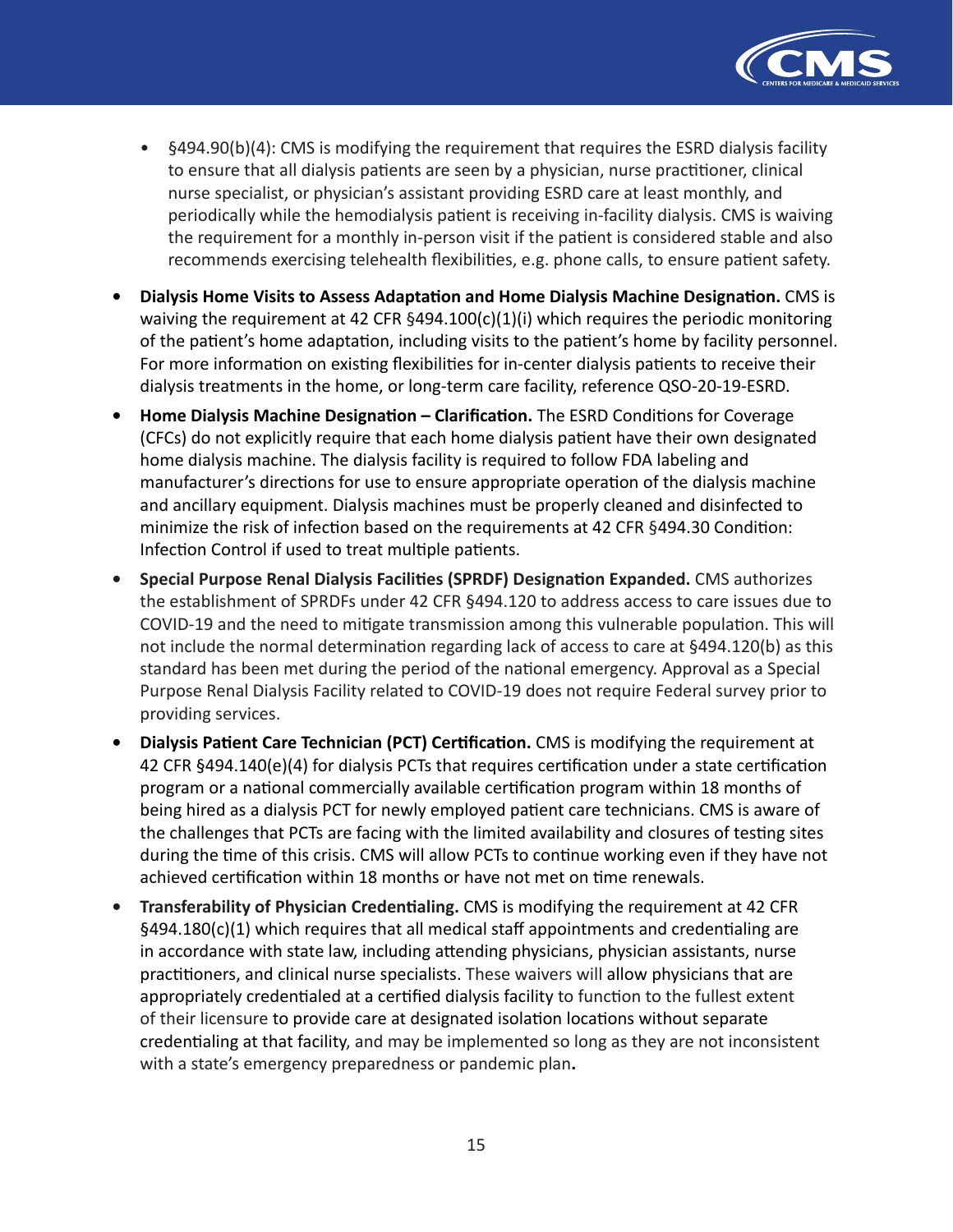

- **Expanding availability of ESRD to Nursing Home Residents.** CMS is waiving the following requirements related to Nursing Home residents:
	- **Furnishing dialysis services on the main premises:** ESRD requirements at 42 CFR §494.180(d) require dialysis facilities to provide services directly on its main premises or on other premises that are contiguous with the main premises. CMS is waiving this requirement to allow dialysis facilities to provide service to its patients in the nursing home or skilled nursing facility. CMS continues to require that services provided to these nursing home residents are under the direction of the same governing body and professional staff as the resident's usual Medicare-certified dialysis facility. Further, in order to ensure that care is safe, effective and is provided by trained and qualified personnel, CMS requires that the dialysis facility staff: furnish all dialysis care and services, provide all equipment and supplies necessary, maintain equipment and supplies in the nursing home, and complete all equipment maintenance, cleaning and disinfection using appropriate infection control procedures and manufacturer's instructions for use.
- **Clarification for billing procedures**. Typically, ESRD beneficiaries are transported from a SNF/NF to an ESRD facility to receive renal dialysis services. In an effort to keep patients in their SNF/NF and decrease their risk of being exposed to COVID-19, ESRD facilities may temporarily furnish renal dialysis services to ESRD beneficiaries in the SNF/NF instead of the offsite ESRD facility. The in-center dialysis center should bill Medicare using Condition Code 71 (Full care unit. Billing for a patient who received staff-assisted dialysis services in a hospital or renal dialysis facility). The in-center dialysis center should also apply condition code DR to claims if all the treatments billed on the claim meet this condition or modifier CR on the line level to identify individual treatments meeting this condition. The ESRD provider would need to have their trained personnel administer the treatment in the SNF/ NF. In addition, the provider must follow the CFCs. In particular, under the CFCs is the requirement that to use a dialysis machine, the FDA-approved labeling must be adhered to § 494.100 and it must be maintained and operated in accordance with the manufacturer's recommendations (§ 494.60) and follow infection control requirements at § 494.30.

## **Durable Medical Equipment, Prosthetics, Orthotics and Supplies (DMEPOS)**

• When DMEPOS is lost, destroyed, irreparably damaged, or otherwise rendered unusable, CMS is allowing DME Medicare Administrative Contractors (MACs) to have the flexibility to waive replacements requirements such that the face-to-face requirement, a new physician's order, and new medical necessity documentation are not required. Suppliers must still include a narrative description on the claim explaining the reason why the equipment must be replaced and are reminded to maintain documentation indicating that the DMEPOS was lost, destroyed, irreparably damaged or otherwise rendered unusable or unavailable as a result of the emergency.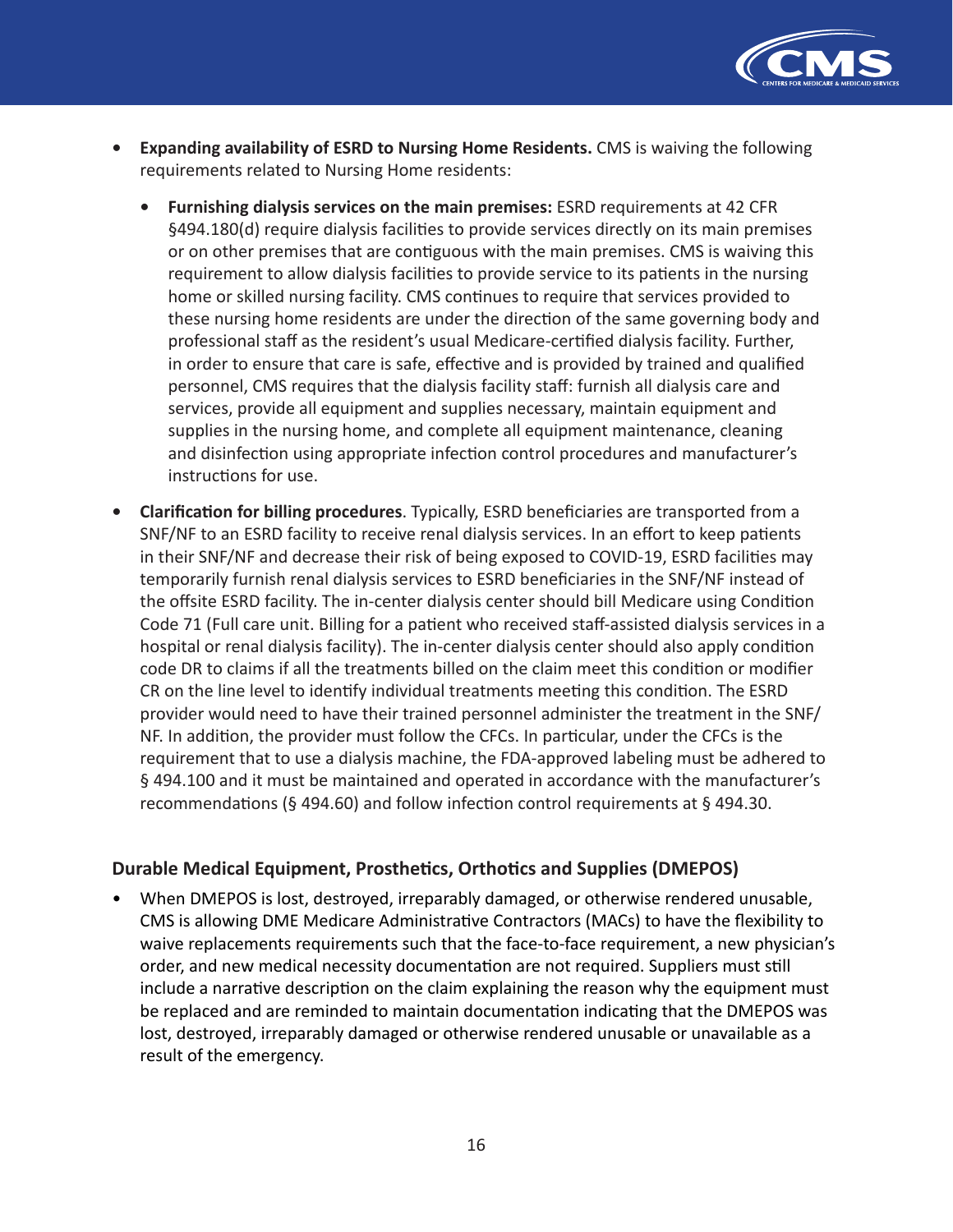

## **Practitioner Locations**

CMS is temporarily waiving requirements that out-of-state practitioners be licensed in the state where they are providing services when they are licensed in another state. CMS will waive the physician or non-physician practitioner licensing requirements when the following four conditions are met: 1) must be enrolled as such in the Medicare program; 2) must possess a valid license to practice in the state which relates to his or her Medicare enrollment; 3) is furnishing services – whether in person or via telehealth – in a state in which the emergency is occurring in order to contribute to relief efforts in his or her professional capacity; and, 4) is not affirmatively excluded from practice in the state or any other state that is part of the 1135 emergency area.

• In addition to the statutory limitations that apply to 1135-based licensure waivers, an 1135 waiver, when granted by CMS, does not have the effect of waiving state or local licensure requirements or any requirement specified by the state or a local government as a condition for waiving its licensure requirements. Those requirements would continue to apply unless waived by the state. Therefore, in order for the physician or non-physician practitioner to avail him- or herself of the 1135 waiver under the conditions described above, the state also would have to waive its licensure requirements, either individually or categorically, for the type of practice for which the physician or non-physician practitioner is licensed in his or her home state.

#### **Provider Enrollment**

- **Non-Waiver CMS Action:** CMS has a toll-free hotline for physicians and non-physician practitioners and Part A certified providers and suppliers establishing isolation facilities to enroll and receive temporary Medicare billing privileges.
- Waive the following screening requirements:
	- Application Fee (to the extent applicable).
	- Criminal background checks associated with fingerprint-based criminal background checks (FCBC) (to the extent applicable) - 42 CFR §424.518.
	- Site visits (to the extent applicable) 42 CFR §424.517.
- Postpone all revalidation actions.
- Allow licensed providers to render services outside of their state of enrollment.
- Expedite any pending or new applications from providers.
- Allow physicians and other practitioners to render telehealth services from their home without reporting their home address on their Medicare enrollment while continuing to bill from their currently enrolled location.
- Allow opted-out physicians and non-physician practitioners to terminate their opt-out status early and enroll in Medicare to provide care to more patients.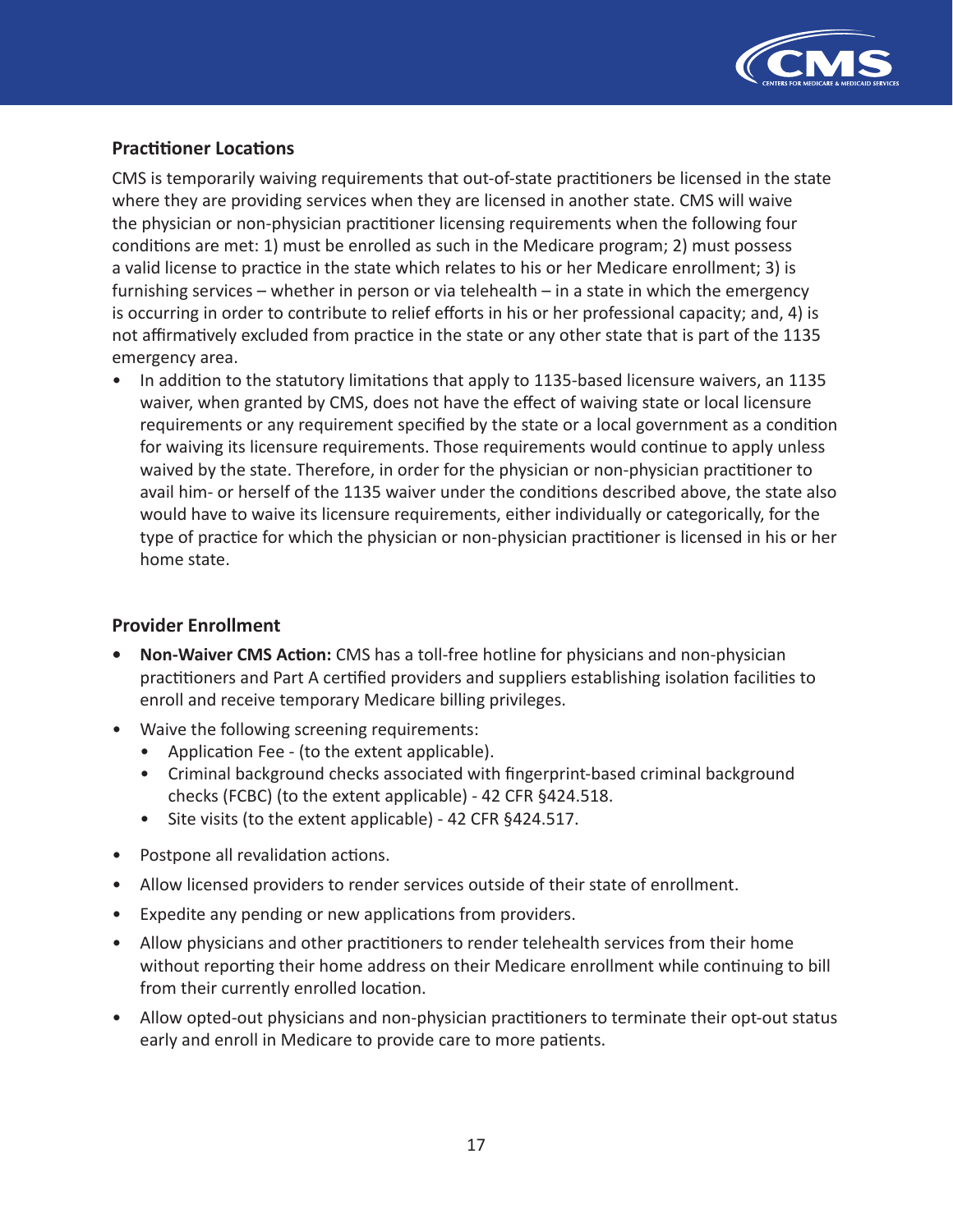

## **Medicare Appeals in Fee for Service (FFS), Medicare Advantage (MA) and Part D**

CMS is allowing Medicare Administrative Contractors (MACs) and Qualified Independent Contractors (QICs) in the FFS program pursuant to 42 CFR §405.942 and 42 CFR §405.962 (including for MA and Part D plans), as well as the MA and Part D Independent Review Entities (IREs) under 42 CFR §422.562, 42 CFR §423.562, 42 CFR §422.582 and 42 CFR §423.582, to allow extensions to file an appeal**.** CMS is allowing MACs and QICs in the FFS program under 42 CFR §405.950 and 42 CFR §405.966 and the MA and Part D IREs to waive requests for timeliness requirements for additional information to adjudicate appeals.

- CMS is allowing MACs and QICs in the FFS program under 42 CFR §405.910 and MA and Part D plans, as well as the MA and Part D IREs, to process an appeal even with incomplete Appointment of Representation forms as outlined under 42 CFR §422.561 and 42 CFR §423.560. However, any communications will only be sent to the beneficiary.
- CMS is allowing MACs and QICs in the FFS program under 42 CFR §405.950 and 42 CFR §405.966 (also including MA and Part D plans), as well as the MA and Part D IREs, to process requests for appeals that do not meet the required elements using information that is available as outlined within 42 CFR §422.561 and 42 CFR §423.560.
- CMS is allowing MACs and QICs in the FFS program under 42 CFR §405.950 and 42 CFR §405.966 (also including MA and Part D plans), as well as the MA and Part D IREs under 42 CFR §422.562 and 42 CFR §423.562 to utilize all flexibilities available in the appeal process as if good cause requirements are satisfied.

## **Medicaid and CHIP (as of 3/13/2020)**

States and territories can request approval that certain statutes and implementing regulations be waived by CMS, pursuant to section 1135 of the Act. To assist states in this process, CMS released an 1135 Waiver Checklist to make it easier for states to receive federal waivers and implement flexibilities in their Medicaid and CHIP programs. States' use of this 1135 checklist will expedite their ability to apply for and receive approval for 1135 waivers that are now available under the President's national emergency declaration.

States and territories may submit a Section 1135 waiver request directly to their Center for Medicaid & CHIP Services (CMCS) state lead or Jackie Glaze, Acting Director, Medicaid & CHIP Operations Group, Center for Medicaid & CHIP Services at CMS by e-mail (Jackie.Glaze@cms. hhs.gov) or letter.

The following are examples of flexibilities that states and territories may seek through a Section 1135 waiver request:

- Waive prior authorization requirements in fee-for-service programs.
- Permits providers located out of state/territory to provide care to another state's Medicaid enrollee impacted by the emergency.
- Temporarily suspend certain provider enrollment and revalidation requirements to increase access to care.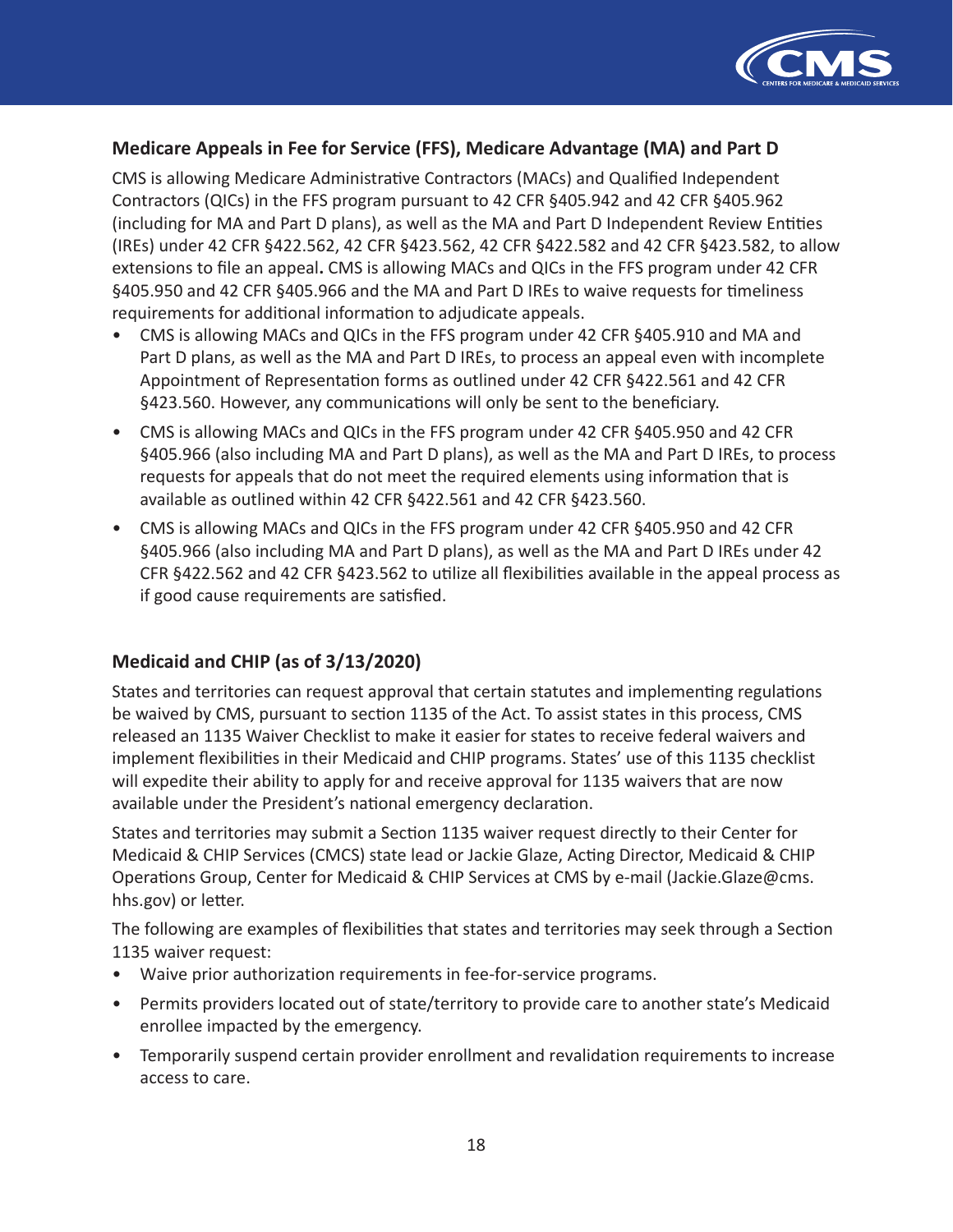

- Temporarily waive requirements that physicians and other health care professionals be licensed in the state in which they are providing services, so long as they have an equivalent licensing in another state; and,
- Temporarily suspend requirements for certain pre-admission and annual screenings for nursing home residents.

States and territories are encouraged to assess their needs and request these available flexibilities, which are more completely outlined in the Medicaid and CHIP Disaster Response Toolkit. For more information and to access the toolkit and the **[1135 waiver checklist](https://www.medicaid.gov/state-resource-center/disaster-response-toolkit/cms-1135-waivers/index.html)**, visit:

**<https://www.medicaid.gov/state-resource-center/disaster-response-toolkit/index.html>**.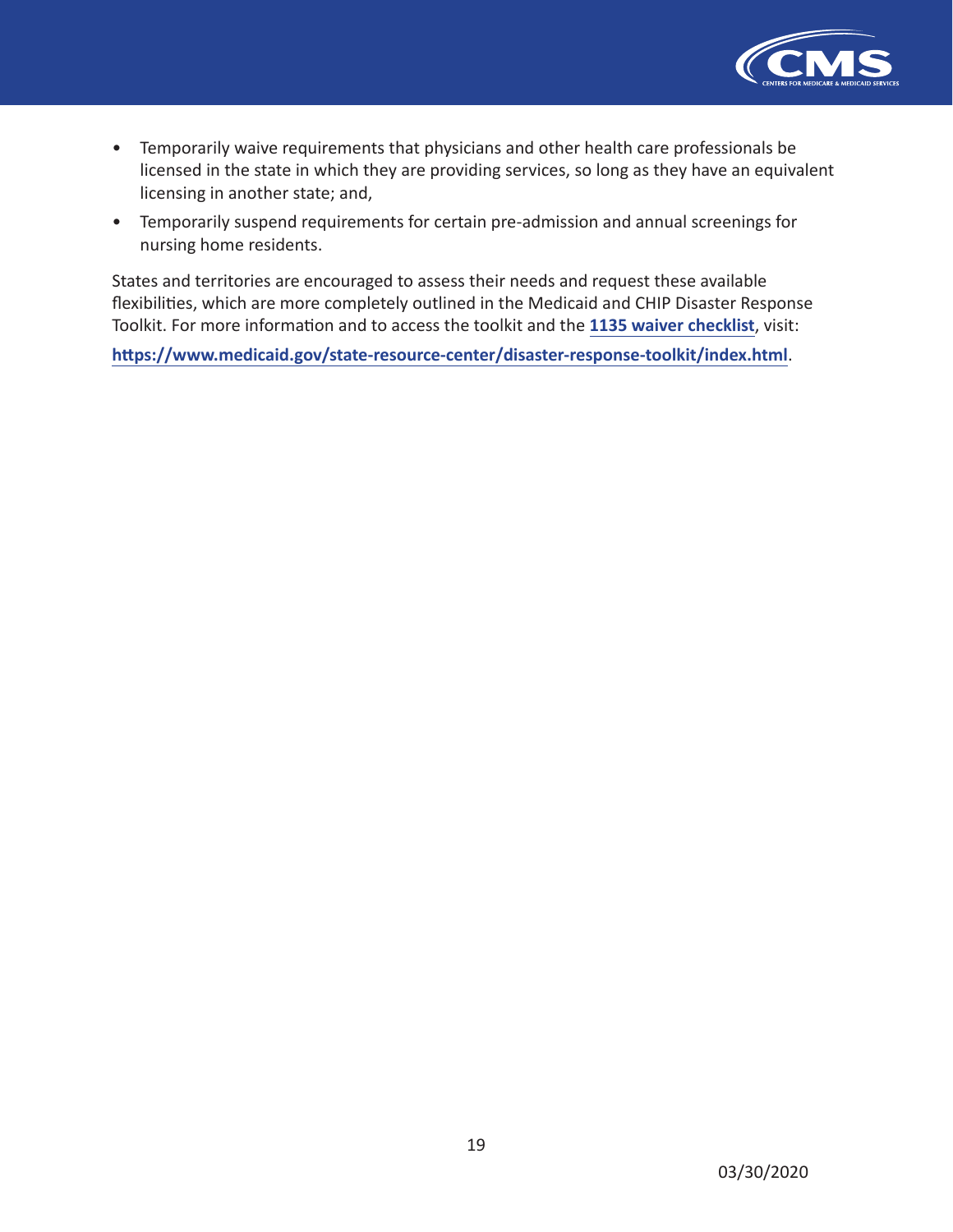

# **ATTACHMENT A**

# **Blanket Waivers of Sanctions under the Physician Self-Referral Law (also known as the "Stark Law")**

[CMS has issued blanket waivers of sanctions under section 1877\(g\) of the Act. The bl](https://www.cms.gov/Medicare/Fraud-and-Abuse/PhysicianSelfReferral/Spotlight)anket waivers may be used now without notifying CMS. Individual waivers of sanctions under sec[tion 1877\(g\) of the Act may be granted upon request. For more information, visit:](https://www.cms.gov/About-CMS/Agency-Information/Emergency/EPRO/Current-Emergencies/Current-Emergencies-page)  **htt[ps://www.cms.gov/Medicare/Fraud-and](https://www.cms.gov/About-CMS/Agency-Information/Emergency/EPRO/Current-Emergencies/Current-Emergencies-page)-Abuse/PhysicianSelfReferral/Spotlight.**

For [resources and additional information on 1135 Waivers, please also visit:](https://www.cms.gov/Medicare/Provider-Enrollment-and-Certification/SurveyCertEmergPrep/1135-Waivers)

- **[https://www.cms.gov/About-CMS/A](https://www.cms.gov/Medicare/Provider-Enrollment-and-Certification/SurveyCertEmergPrep/1135-Waivers)gency-Information/Emergency/EPRO/Current-Emergencies/Current-E[mergencies-page](mailto:1135waiver@cms.hhs.gov)**
- **https://www.cms.gov/Medicare/Provider-Enrollment-and-Certification/ SurveyCertEmergPrep/1135-Waivers**

For questions please email: **1135waiver@cms.hhs.gov**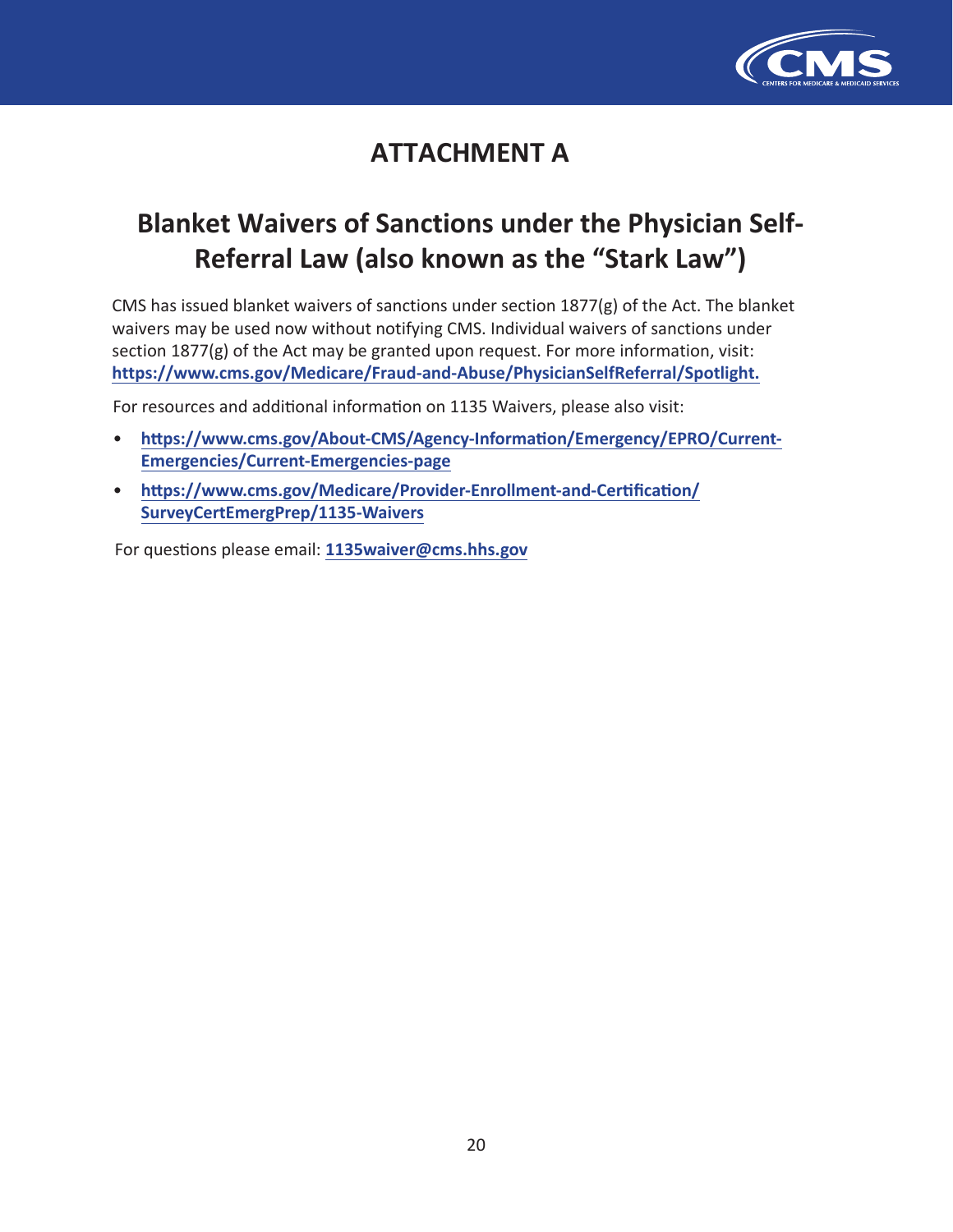

# **Blanket Waivers: Stafford Act, Public Health Emergency (PHE) and Section 1135 Waivers**

### **Background**

On March 13, 2020, the President issued an emergency declaration under the Robert T. Stafford Disaster Relief and Emergency Assistance Act, 42 U.S.C. 5121-5207 (the "Stafford Act") to declare a national health emergency. The Secretary of the Department of Health and Human Services (the Secretary) is authorized to waive certain Medicare, Medicaid and Children's Health Insurance Program (CHIP) program requirements and conditions of participation under Section 1135 of the Social Security Act once the President has declared an emergency through the Stafford Act<sup>1</sup> and the Secretary has declared a Public Health Emergency (PHE). The Secretary issued a PHE on January 31, 2020<sup>2</sup>. As a result of this authority, CMS can grant waivers that will ease certain requirements for affected providers as stated under Section 1135 of the Social Security Act<sup>3</sup>.

CMS can issue two types of waivers: blanket waivers and provider/supplier requested waivers. Specifics about the two types of waivers are outlined in detail below. Examples of these 1135 waivers or modifications include:

- Conditions of participation or other certification requirements
- Program participation and similar requirements
- Preapproval requirements
- Requirements that physicians and other health care professionals be licensed in the State in which they are providing services, so long as they have equivalent licensing in another State (this waiver is for purposes of Medicare, Medicaid, and CHIP reimbursement only – state law governs whether a non-Federal provider is authorized to provide services in the state without state licensure)
- Emergency Medical Treatment and Labor Act (EMTALA)
- Sanctions under the physician self-referral law (also known as the "Stark Law")
- Performance deadlines and timetables may be adjusted (but not waived)
- Limitations on payment for health care items and services furnished to Medicare Advantage enrollees by non-network providers

Waivers under Section 1135 of the Social Security Act typically end no later than the termination of the emergency period, or 60 days from the date the waiver or modification is first published. The Secretary can extend the waiver by notice for additional periods of up to 60 days, up to the end of the emergency period.

<sup>1</sup> **<https://www.whitehouse.gov/wp-content/uploads/2020/03/LetterFromThePresident.pdf>**

<sup>2</sup> **<https://www.phe.gov/emergency/news/healthactions/phe/Pages/2019-nCoV.aspx>**

<sup>3</sup> **<https://www.phe.gov/emergency/news/healthactions/section1135/Pages/covid19-13March20.aspx>**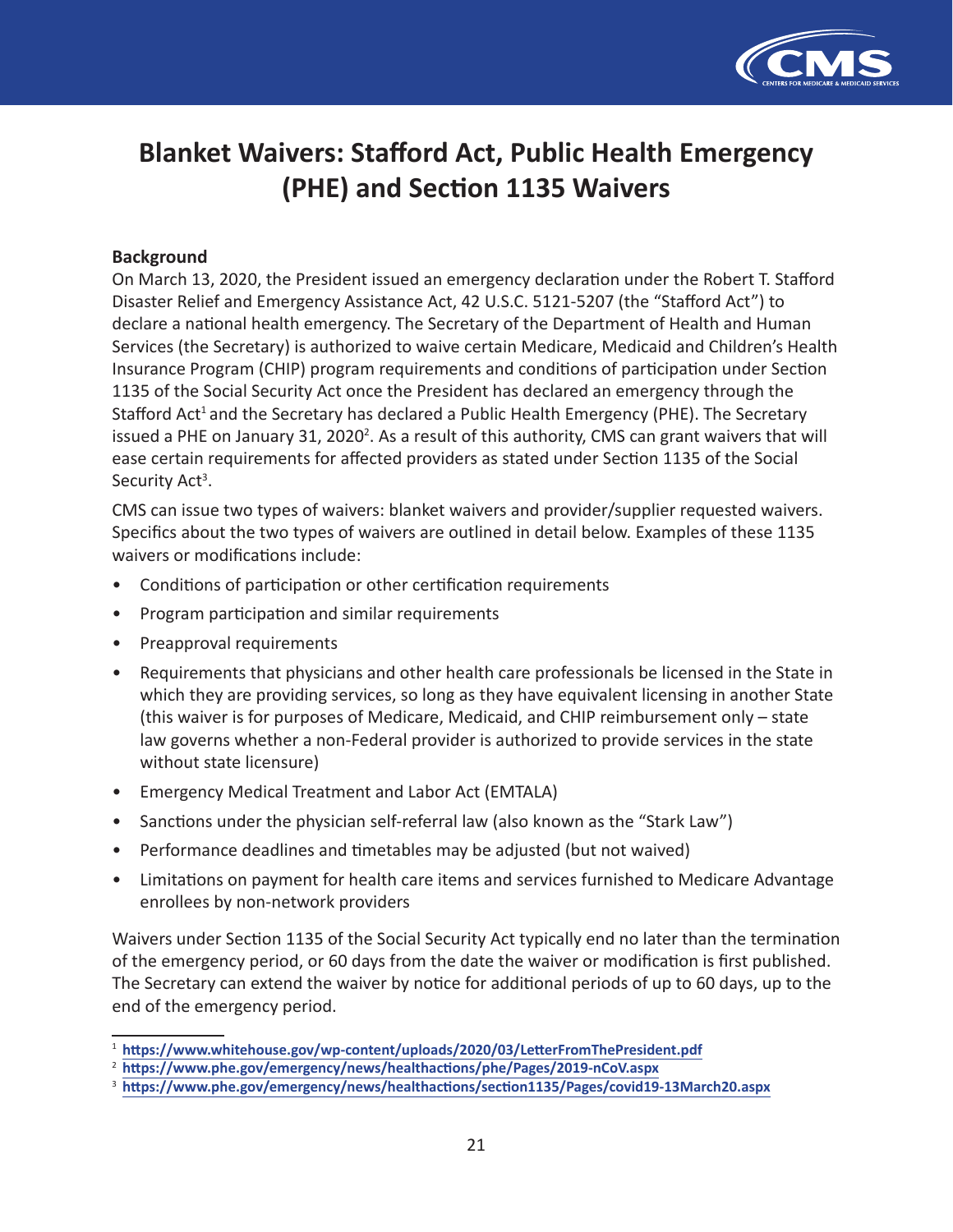

The 1135 waiver authority applies **only** to Federal requirements and **does not apply** to State requirements for licensure or conditions of participation.

In addition to the 1135 waiver authority, Section 1812(f) of the Social Security Act (the Act) authorizes the Secretary to provide for Skilled Nursing Facilities (SNF) coverage in the absence of a qualifying hospital stay, as long as this action does not increase overall program payments and does not alter the SNF benefit's "acute care nature" (that is, its orientation toward relatively short-term and intensive care).

Federally certified/approved providers must continue to operate under normal rules and regulations, unless they have sought and have been granted modifications under the waiver authority from specific requirements.

In addition, the Coronavirus Preparedness and Response Supplemental Appropriations Act, as signed into law by the President on March 6, 2020, includes a provision allowing the Secretary to waive certain Medicare telehealth payment requirements during the PHE the Secretary declared on January 31, 2020 to allow beneficiaries in all areas of the country to receive telehealth services, including at their home. Under the waiver, limitations on where Medicare patients are eligible for telehealth will be removed during the emergency. In particular, patients outside of rural areas, and patients in their homes will be eligible for telehealth services, effective for services starting March 6, 2020<sup>4</sup>.

<sup>4</sup> **<https://edit.cms.gov/files/document/medicare-telehealth-frequently-asked-questions-faqs-31720.pdf>**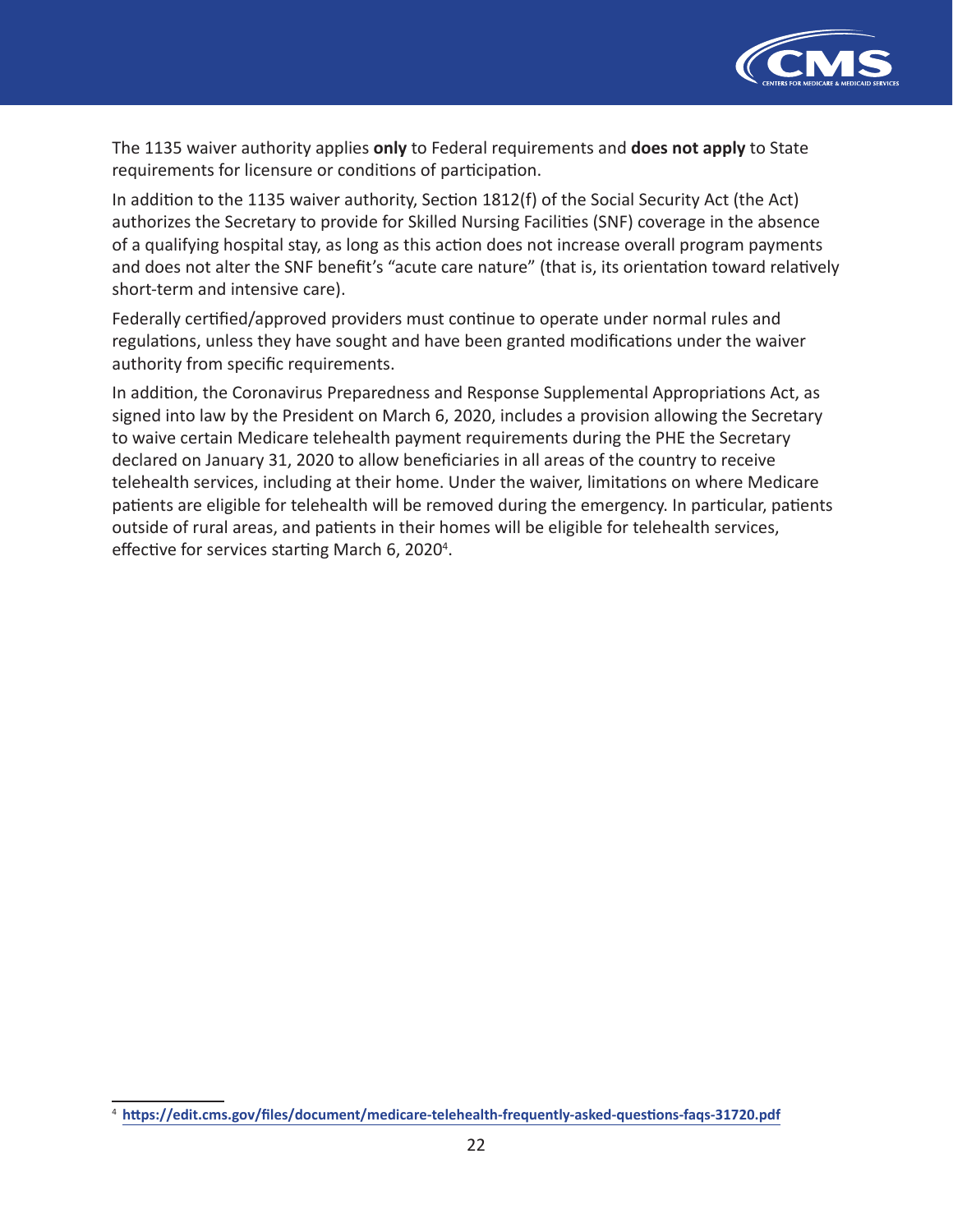

# **CMS Section 1135 Waiver Authority: Blanket Waivers, Provider/Supplier Individual Waivers, Medicaid and Special Waivers**

## **Medicare Blanket Waivers**

- **• Approval:** CMS implements specific waivers or modifications under the 1135 authority on a "blanket" basis when a determination has been made that all similarly situated providers in the emergency area need such a waiver or modification. These waivers prevent gaps in access to care for beneficiaries impacted by the emergency. **Once approved these waivers apply automatically to all applicable providers and suppliers. Providers and suppliers do not need to apply for an individual waiver if a blanket waiver is issued by CMS.**
- **• Claims Submission for Blanket Waivers:** When submitting claims covered by the blanket waivers, the "DR" (disaster-related) condition code should be used for institutional billing (i.e., claims submitted using the ASC X12 837 institutional claims format or paper Form CMS-1450). The "CR" (catastrophe/disaster-related) modifier should be used for Part B billing, both institutional and non-institutional (i.e., claims submitted using the ASC X12 837 professional claim format or paper Form CMS-1500 or, for pharmacies, in the NCPDP format). This requirement does not apply for purposes of compliance with waivers (blanket or individual) of sanctions under the physician self- referral law.

#### **Medicare Provider/Supplier Individual Waivers**

- **• Approval:** Providers and suppliers can submit requests for individual 1135 waivers. These requests must include a justification for the waiver and expected duration of the modification requested. The State Survey Agency and CMS Survey Operations Group will review the provider's request and make appropriate decisions, usually on a case- by- case basis. Providers and suppliers should keep careful records of beneficiaries to whom they provide services, in order to ensure that proper payment may be made. Providers are expected to come into compliance with any waived requirements prior to the end of the emergency period.
- With the exception of physician self-referral law waivers, the process for requesting an 1135 waiver is managed through the Survey Operations Group, and CMS locations, previously known as the CMS Regional Offices. More information on the process is located at **[https://www.cms.gov/Medicare/Provider-Enrollment-and-Certification/](https://www.cms.gov/Medicare/Provider-Enrollment-and-Certification/SurveyCertEmergPrep/1135-Waivers) [SurveyCertEmergPrep/1135-Waivers](https://www.cms.gov/Medicare/Provider-Enrollment-and-Certification/SurveyCertEmergPrep/1135-Waivers)**. The website includes contact information for each CMS location. Facilities should ensure to review the process and identify the appropriate contact based on the location of the facility.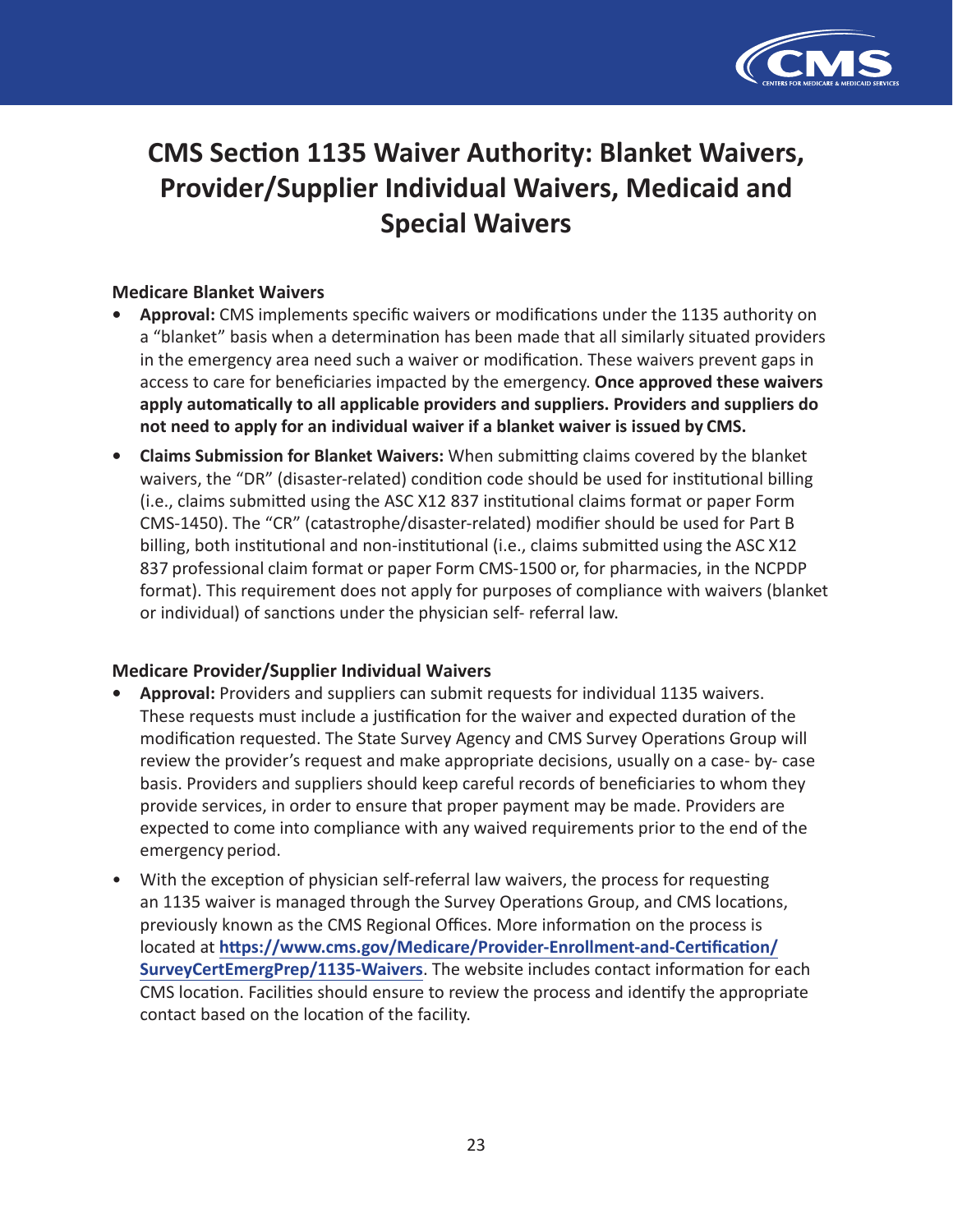

#### **Examples of Individual Requests for 1135 Waivers**

An individual hospital may request a waiver of COPs related to doubling of single occupancy patient rooms or a waiver of the requirement to discharge to a specified location or situation.

#### **Waiver Request Process**

You **do not** have to make a request for a blanket waiver that has already been issued, and you **do not** have to notify CMS if you are taking action in accordance with a waiver during the time period in which the waiver is valid. If you are requesting an 1135 waiver outside of those outlined in this document or are already available at the CMS **[Current Emergencies](https://www.cms.gov/About-CMS/Agency-Information/Emergency/EPRO/Current-Emergencies/Current-Emergencies-page)** page, please send your request or questions about a request to **[1135waiver@cms.hhs.gov](mailto:1135waiver@cms.hhs.gov)**.

#### **Medicaid Waivers**

#### **Approval**

CMS works with the states and territories to respond to public health emergencies and disasters. States and territories have multiple strategies available to support Medicaid and CHIP Operations and enrollees in times of crisis. Some of these strategies are available without needing approval from CMS while some disaster-related and Public Health Emergency legal authorities include:

- Medicaid State Plan Amendments;
- CHIP Disaster Relief State Plan Amendments;
- Verification Plans;
- 1915(c) Waivers Appendix K;
- 1135 Waivers; and
- 1115 Demonstrations.

In Medicaid and CHIP, 1135 waivers can be used to implement a range of flexibilities. Some of these include: provider enrollment and participation; Medicaid prior authorization requirements; pre-admission screening and annual resident review (PASRR) Level I and Level II Assessments for 30 days; extend minimum data set authorizations for nursing facility and SNF residents; state fair hearing and appeal process timelines; and reporting and oversight. Under 1135 waivers, states also have flexibility on public notice, tribal consultation, and the effective dates of state plan amendment (SPA) submissions. For public notice, Section 1135 authority can be used to provide flexibility related to the need and timing for public notice associated with cost sharing, Alternative Benefit Plan (ABP) benefit and payment SPAs. Section 1135 authority can be used to provide flexibility related to the timing of tribal consultation including shortening consultation or conducting tribal consultation after submission of the SPA. For SPA submission dates, Section 1135 authority can be utilized to effectively permit states to submit a Medicaid SPA after the end of this quarter and still have an effective date retroactive to the date of the declaration by the Secretary of a Public Health Emergency.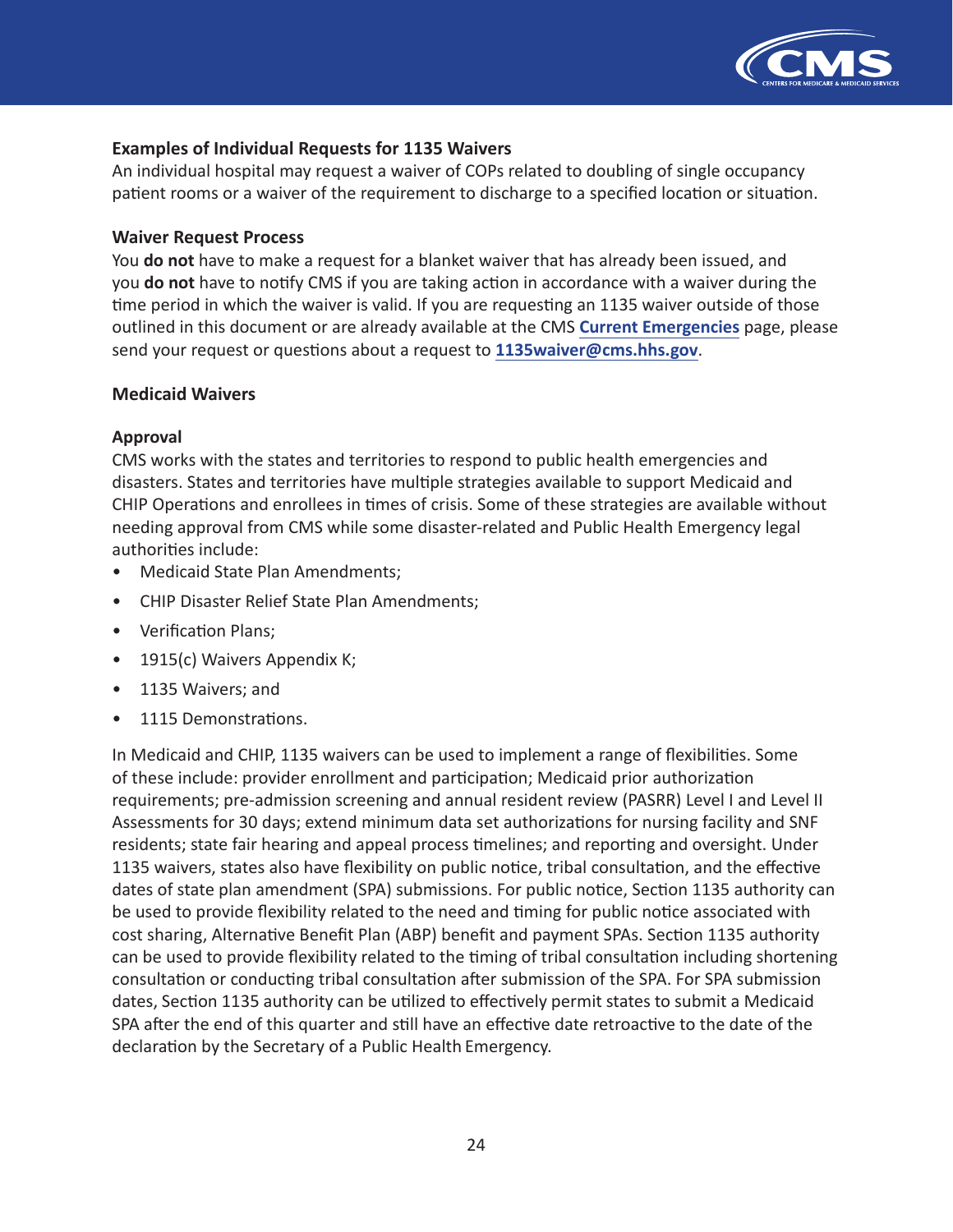

In the event of a disaster or public health emergency, state Medicaid agencies should contact CMS for questions and waiver requests. More information on this process is located at: **<https://www.medicaid.gov/state-resource-center/disaster-response-toolkit/index.html>**

### **Special Waivers**

### **EMTALA:**

Only two aspects of the EMTALA requirements can be waived under 1135 Waiver Authority: 1) Transfer of an individual who has not been stabilized, if the transfer arises out of an emergency or, 2) Redirection to another location (offsite alternate screening location) to receive a medical screening exam under a state emergency preparedness or pandemic plan. A waiver of EMTALA sanctions is effective only if actions under the waiver do not discriminate as to source of payment or ability to pay. Hospitals are generally able to manage the separation and flow of potentially infectious patients through alternate screening locations on the hospital campus.

Therefore, waivers to provide Medical Screening Examinations at an offsite alternate screening location not owned or operated by the hospital will be reviewed on a case by case basis. Please note, there is no waiver authority available for any other EMTALA requirement.

For the duration of the COVID-19 national emergency, CMS is waiving the enforcement of section 1867(a) of the Social Security Act (the Emergency Medical Treatment and Active Labor Act, or EMTALA). This will allow hospitals, psychiatric hospitals, and CAHs to screen patients at a location offsite from the hospital's campus to prevent the spread of COVID-19, in accordance with the state emergency preparedness or pandemic plan.

#### **Individual Physician Self-Referral Law Waiver Requests:**

CMS has issued blanket waivers of sanctions under the physician self-referral law. The blanket waivers may be used now without notifying CMS. For more information, visit: **[https://www.](https://www.cms.gov/Medicare/Fraud-and-Abuse/PhysicianSelfReferral/Spotlight) [cms.gov/Medicare/Fraud-and-Abuse/PhysicianSelfReferral/Spotlight](https://www.cms.gov/Medicare/Fraud-and-Abuse/PhysicianSelfReferral/Spotlight)**.

Unlike other 1135 waiver requests, any requests for individual waivers of sanctions under the physician self- referral law related to COVID-19 will be handled by CMS Baltimore. Please send your request to **[1877CallCenter@cms.hhs.gov](mailto:1877CallCenter@cms.hhs.gov)** and include the words "Request for 1877(g) Waiver" in the subject line of the email. All requests should include the following minimum information:

- Name and address of requesting entity;
- Name, phone number and email address of person designated to represent the entity;
- CMS Certification Number (CCN) or Taxpayer Identification Number (TIN);
- Nature of request.

Individual waivers may be granted only upon request and on a case-by-case basis and require specific details concerning the actual or proposed financial relationship between the referring physician(s) and the referred-to entity. Unless and until a waiver of sanctions under the physician self-referral law (i.e., a waiver of section 1877(g) of the Social Security Act) is granted to the requesting party(ies), such party(ies) must comply with section 1877 of the Social Security Act and the regulations at 42 CFR §411.350 et seq.